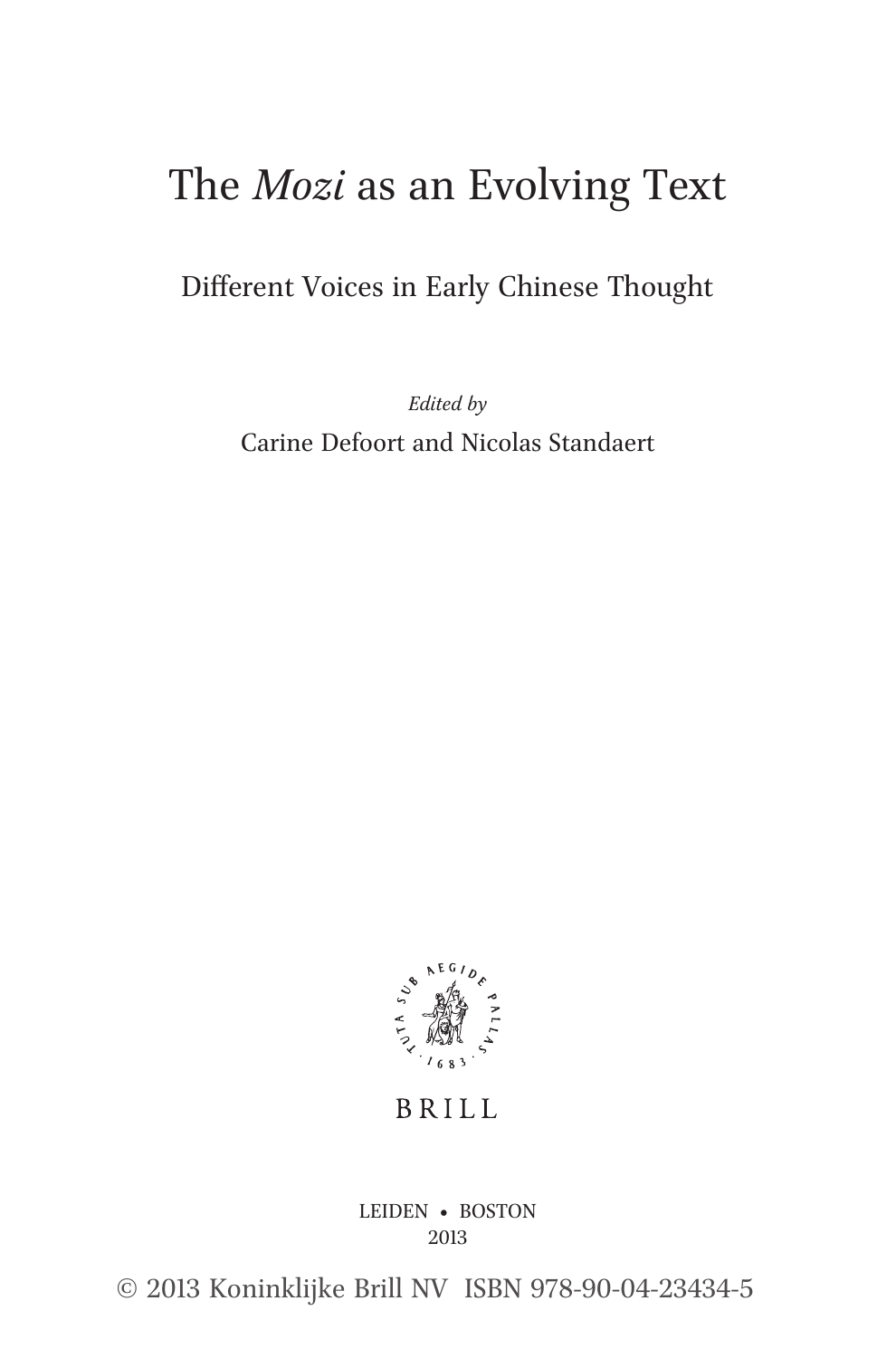# **CONTENTS**

|  | Introduction: Different Voices in the Mozi: Studies of an                     |              |
|--|-------------------------------------------------------------------------------|--------------|
|  |                                                                               | $\mathbf{1}$ |
|  | Carine Defoort and Nicolas Standaert                                          |              |
|  | 1. Are the Three "Jian Ai" Chapters about Universal Love?<br>Carine Defoort   | 35           |
|  | 2. How to End Wars with Words: Three Argumentative Strategies<br>Paul van Els | 69           |
|  | Roel Sterckx                                                                  | 95           |
|  | Miranda Brown                                                                 | 143          |
|  | Chris Fraser                                                                  | 175          |
|  | 6. From "Elevate the Worthy" to "Intimacy with Officers" in<br>Hui-chieh Loy  | 205          |
|  | Nicolas Standaert                                                             | 237          |
|  |                                                                               |              |
|  |                                                                               |              |
|  |                                                                               |              |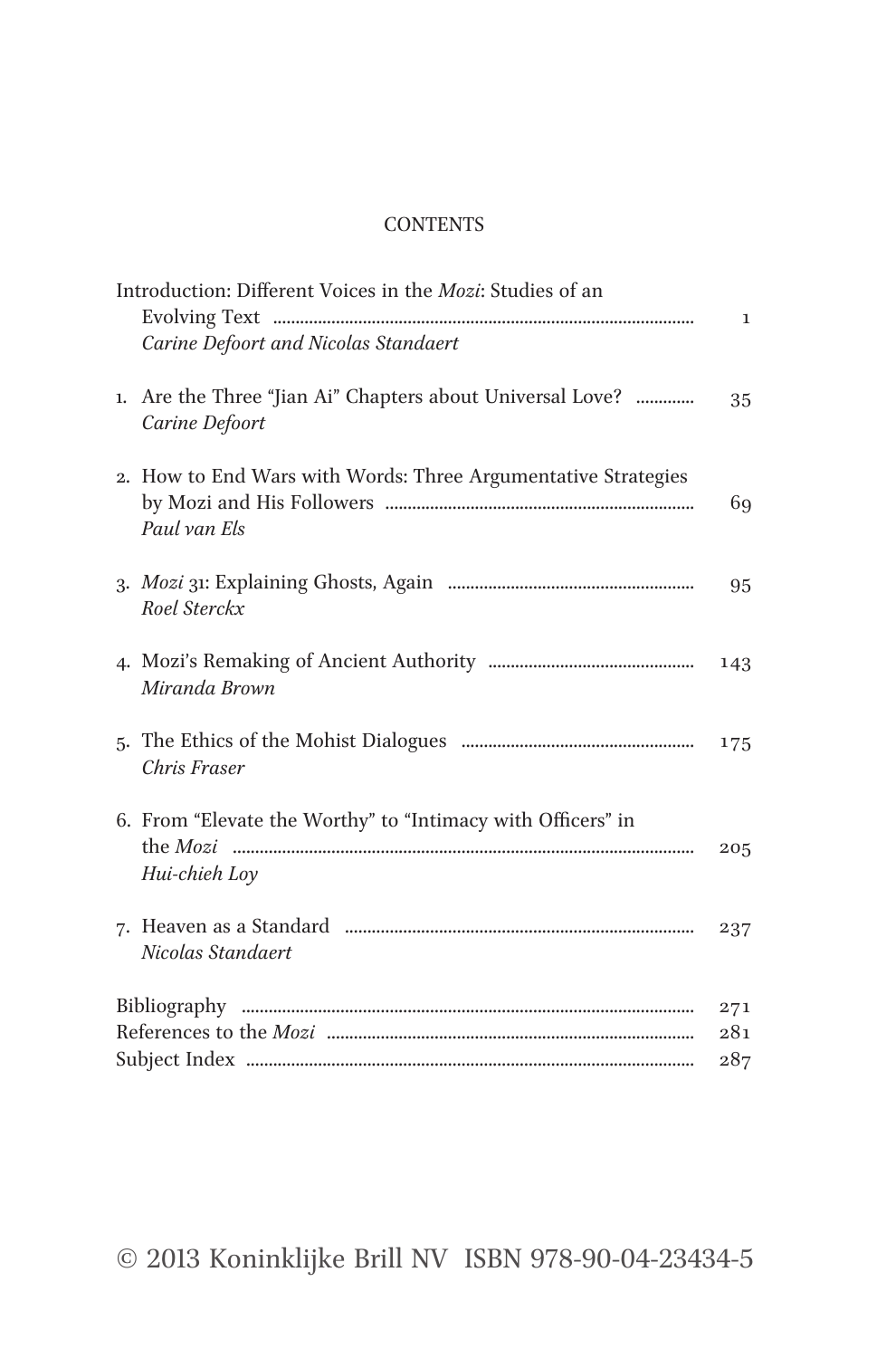# HOW TO END WARS WITH WORDS: THREE ARGUMENTATIVE STRATEGIES BY MOZI AND HIS FOLLOWERS\*

#### Paul van Els

# 竊鉤者誅,竊國者爲諸侯

Those who steal buckles get to be punished; those who steal states get to be feudal lords.

—*Zhuangzi* 

Mozi 墨子 (fifth century BCE) and his followers were active in the socially and politically tumultuous era in Chinese history that has come to be known as the Warring States period (fifth to third centuries BCE). Warfare naturally informs many aspects of their ideas and practices. From a genuine concern for the well-being of the common people, whose lives were endangered by the ongoing conflicts, they developed arguments against military aggression between states, they presented these arguments to belligerent heads of state, hoping to dissuade them from launching attacks, and they came to the rescue of weaker cities and states under attack, offering their knowledge of defense tactics and weaponry. Our main source for Mohist ideas and practices is the *Mozi*, in which warfare

<sup>\*</sup> This essay was written under the financial support of a grant from the Netherlands Organisation for Scientific Research (NWO). It studies three chapters in the *Mozi* 墨子 that were probably, as Graham puts it (*Disputers of the Tao*, 35), "written down from a common oral tradition which may or may not go back to the discourses of Mo-tzu [Mozi] himself." Their obscure provenance notwithstanding, I ascribe the views expressed in these chapters to "Mozi," because so does the Chinese text. In so doing, I do not suggest that the views can be traced to a historical Mozi, nor do I want to bypass the complex textual history of the *Mozi*. My motivation is merely aesthetic: "Mozi argues" is more pleasing to the eye than "those who created this *Mozi* passage argue," even if the latter reflects the necessary historical prudence. Unless indicated otherwise, all translations in this essay are my own. They are based on a Dutch translation of the three *Mozi* chapters that I made in collaboration with Burchard Mansvelt Beck. When retranslating select passages into English for this paper, I consulted the translations of Mei , *The Ethical and Political Works*  of Motse; Watson, Mo-tzu, Basic Writings; and Johnston, The "Mozi." I am indebted to their work but do not systematically indicate where my translations draw upon or deviate from theirs. I presented earlier versions of this essay in Leiden, Bonn, and Oxford, and I am thankful for all questions and comments received at those meetings. I am also grateful to Katia Chirkova, Carine Defoort, Chris Fraser, Ting-mien Lee, Hui-chieh Loy, Nicolas Standaert, Griet Vankeerberghen, and Sara Vantournhout, who read earlier versions of this essay and provided insightful comments and suggestions.

<sup>© 2013</sup> Koninklijke Brill NV ISBN 978-90-04-23434-5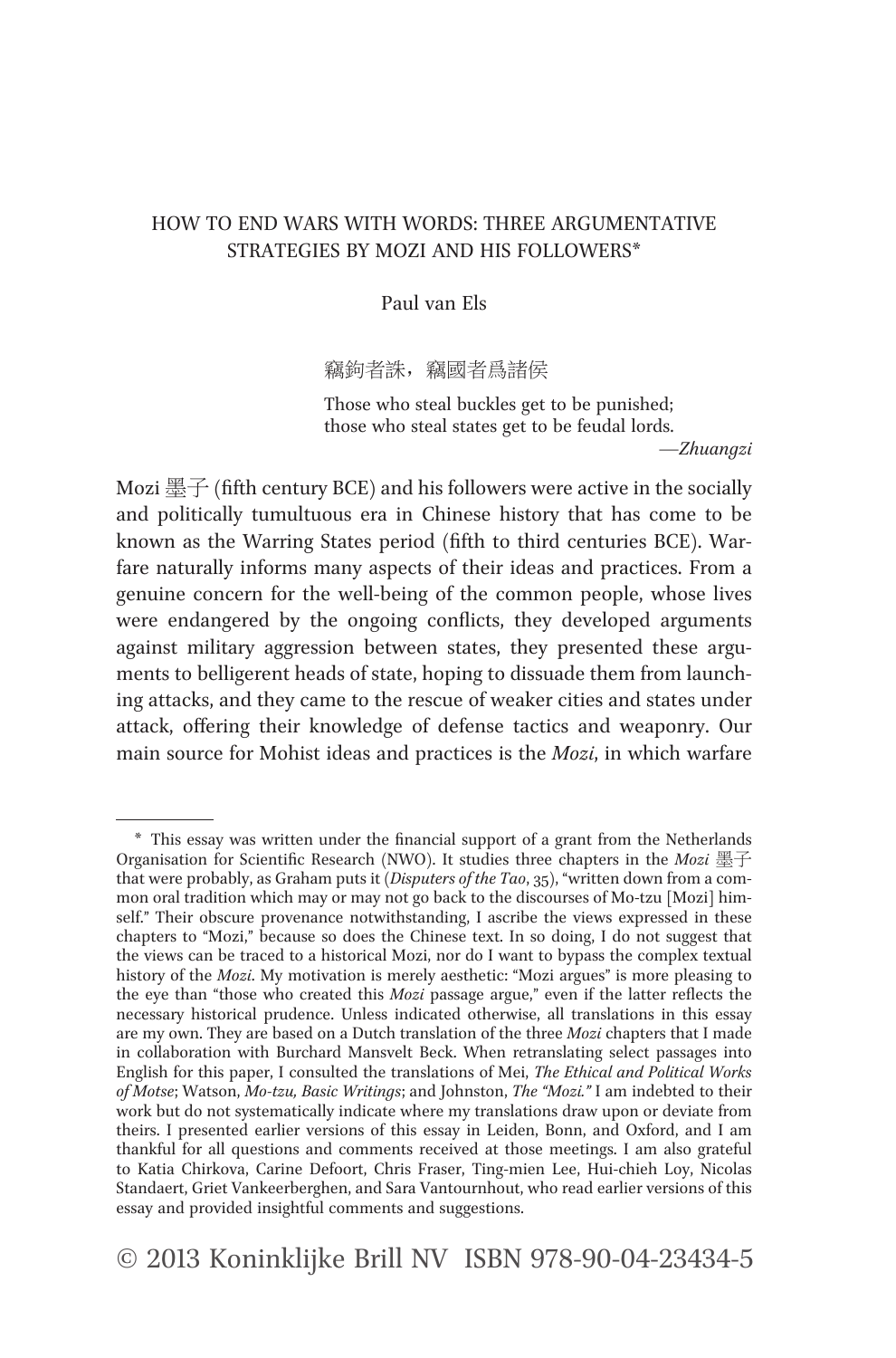is a recurrent topic. To give a few examples: Three chapters, all titled "Fei gong" 非攻 (Against Military Aggression), fervidly condemn offensive warfare (*Mozi* 17–19). Another chapter narrates how Mozi walked for ten days and nights to dissuade the king of one state from attacking another state  $(Mozi 50)$ . And the final chapters of the book, with titles such as "Bei ti" 備梯 (Preparing against Ladders), give detail on the technical aspects of city defense (*Mozi* 52–71).1 This essay focuses on the three "Against Military Aggression" chapters, that is, on the theoretical foundation rather than the practical application of the Mohists' military views.

"Fei gong" is known as one of the ten core doctrines of Mozi and his group. In the received *Mozi*, these ten basic teachings are presented in the so-called Triplet chapters, each triplet consisting of three distinct chapters with both similarities and diffferences in wording and reasoning. As one of the most prominent teachings of the Mohists, the "against military aggression" doctrine features prominently in current publications on the *Mozi*. Scholars often quote freely from one or more of the three chapters, so as to present a coherent description of Mozi's stance on warfare. Such descriptions usually treat the three chapters as one homogeneous unit and pay no attention to the differences between them.<sup>2</sup> Other scholars focus specifically on the differences between the three chapters, so as to explain the extraordinary threefold structure of the ten Mohist core doctrines and the complex relationship between the chapters in each triplet. One explanation, the "three-sects theory," holds that the Triplets were written by three diffferent groups of Mozi's followers. Another explanation, currently more popular, is the "sequence theory," which sees a temporal development between the chapters in each triplet. Both explanations rely mainly (though not exclusively) on textual evidence: differences in wording, grammatical patterns, and so on.<sup>3</sup> Besides textual differences, however, there are also notable conceptual diffferences within the Triplets. These

<sup>&</sup>lt;sup>1</sup> For more on these chapters, see Yates, "The Mohists on Warfare"; or Johnston's translation, *The "Mozi*,*"* 731–921.

<sup>2</sup> For examples, see Mei, *Motse: The Neglected Rival of Confucius*, 94–102; or Geisser, *Mo Ti*, 77–79. More recently, Fu, *China's Legalists*, 30, sums up Mozi's doctrine of nonaggression by simply saying that war does not "bring any benefit but only impose[s] hardship on the common people." Similarly, Nivison, "The Classical Philosophical Writings," 763, summarizes the three chapters in a couple of lines, glossing over any differences between them, to present the Mohists as "pacifists of a sort."

<sup>&</sup>lt;sup>3</sup> In his study of grammatical features and differences in wording between the Core Chapters, Graham, *Divisions in Early Mohism*, proposes the three-sects theory. In more recent studies, others argue for a sequence theory instead: A. Taeko Brooks , "The Mician Ethical Chapters"; A. Taeko Brooks, "The Fragment Theory of MZ 14, 17 and 20"; Fraser,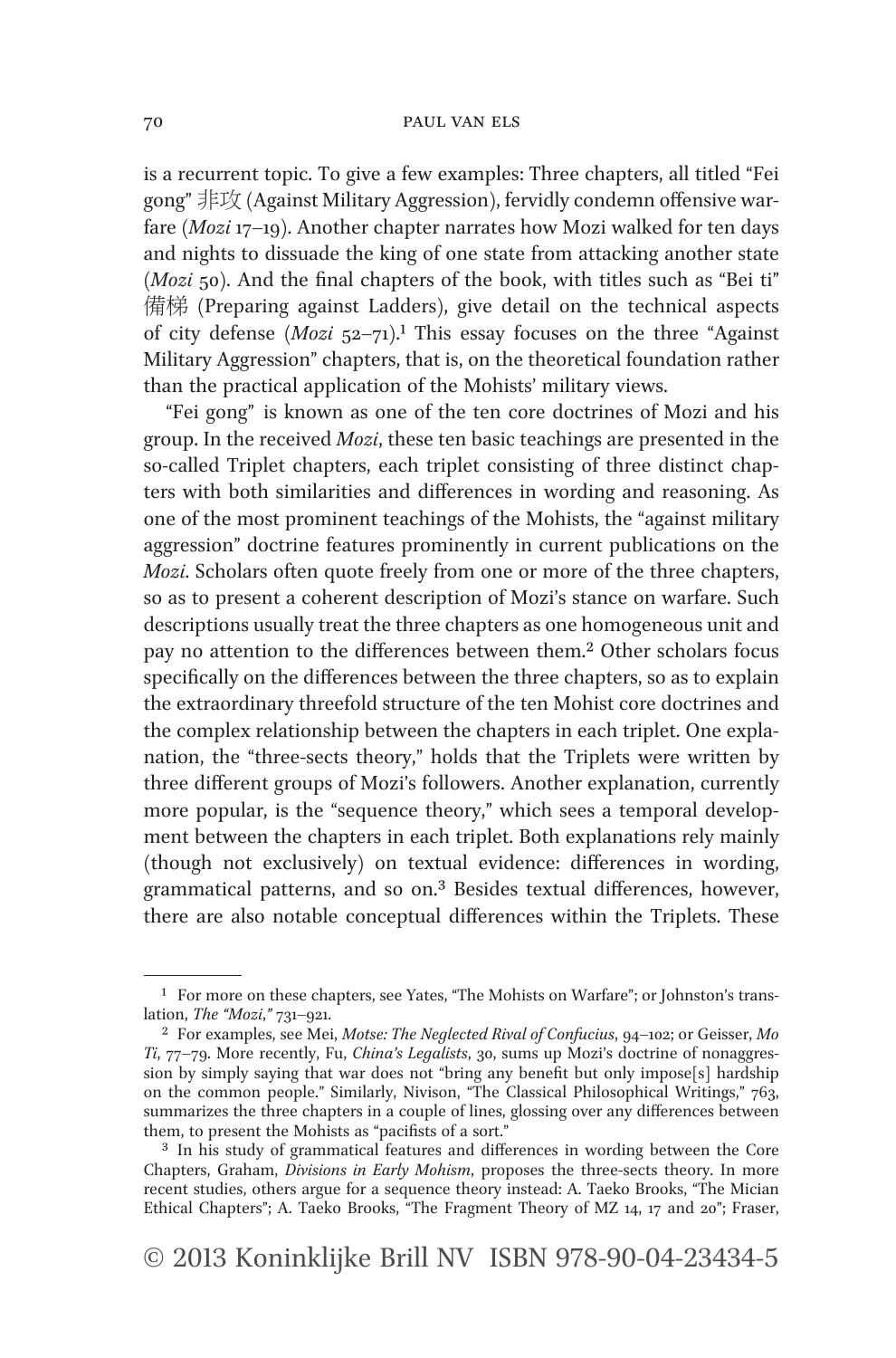receive little attention in the literature. For example, only a handful of scholars note that the three "Fei gong" chapters contain different arguments and possibly address different audiences.<sup>4</sup> Such important observations regarding the conceptual differences in the "Fei gong" triplet are often made in a much broader *Mozi* context (such as an encyclopedia entry on Mozi's thought or the introduction to a translation of the *Mozi*). In my view, these inspiring publications signal the need for a systematic study of the different lines of argumentation in this triplet. This essay is an attempt to meet this need.

My study of *Mozi* chapters 17, 18, and 19 proceeds from two preliminary considerations:

- 1.   I treat the three chapters as distinct textual units. This is not self-evident. Words, phrases, and even entire passages in these chapters are corrupt, and a few phrases or passages occur with minor differences in more than one chapter. Moreover, it has been suggested (and persuasively refuted) that *Mozi* 17 was originally part of another chapter, *Mozi* 26; and there is evidence that *Mozi* 19 contains different layers, some written earlier than others.5 These complexities notwithstanding, each of the three chapters displays a remarkable conceptual coherence, a clear line of argumentation, which indicates that the chapters form closed textual units in the eyes of whoever created them, be they Mozi, his followers, or later editors.
- 2. I discuss the three chapters in what the majority of scholars now consider to be their chronological order: First *Mozi* 17, which is the oldest chapter; then *Mozi* 18, which is somewhat younger; and finally *Mozi* 19, which is the youngest of the three.<sup>6</sup> Notably, this sequential order,

<sup>&</sup>quot;Doctrinal Developments in the *Mozi* 墨子 Jian ai 兼愛 Triad"; Desmet, "The Growth of Compounds in the Core Chapters of the *Mozi.*"

<sup>4</sup> For descriptions of diffferent arguments in these chapters, see Lowe, *Mo Tzu's Religious Blueprint for a Chinese Utopia*, 107–115; A. Taeko Brooks. "Mwòdž 17–79 非攻 'Against War' "; Loy, "Mozi (Mo-tzu) (c. 400s–300s BCE)"; and Johnston, *The "Mozi*,*"* xlvii–xlix. Some suggest that these chapters were written for different audiences: Brooks, "MZ 17-19"; Fraser, "Is MZ 17 a Fragment of MZ 26?," 124; and Loy, "Mozi (Mo-tzu) (c. 400s–300s BCE)."

<sup>&</sup>lt;sup>5</sup> Mozi 17 does not start with the standard formula "Our Master Mozi, says" 子墨子曰 (or 子墨子言曰), which is one of the reasons why Graham , *Divisions in Early Mohism*, 3–4, argues that *Mozi* 17 was originally part of another chapter, *Mozi* 26. Fraser , "Is MZ 17 a Fragment of MZ 26?," 122–123 persuasively refutes Graham 's argument. For a textual analysis of *Mozi* 19, showing different layers, see Desmet, "All Good Things Come in Threes," 124–146.

<sup>6</sup> This sequential order is quite plausible, if only because the three chapters in this order display an increased use of grammatical compounds, which accords with broader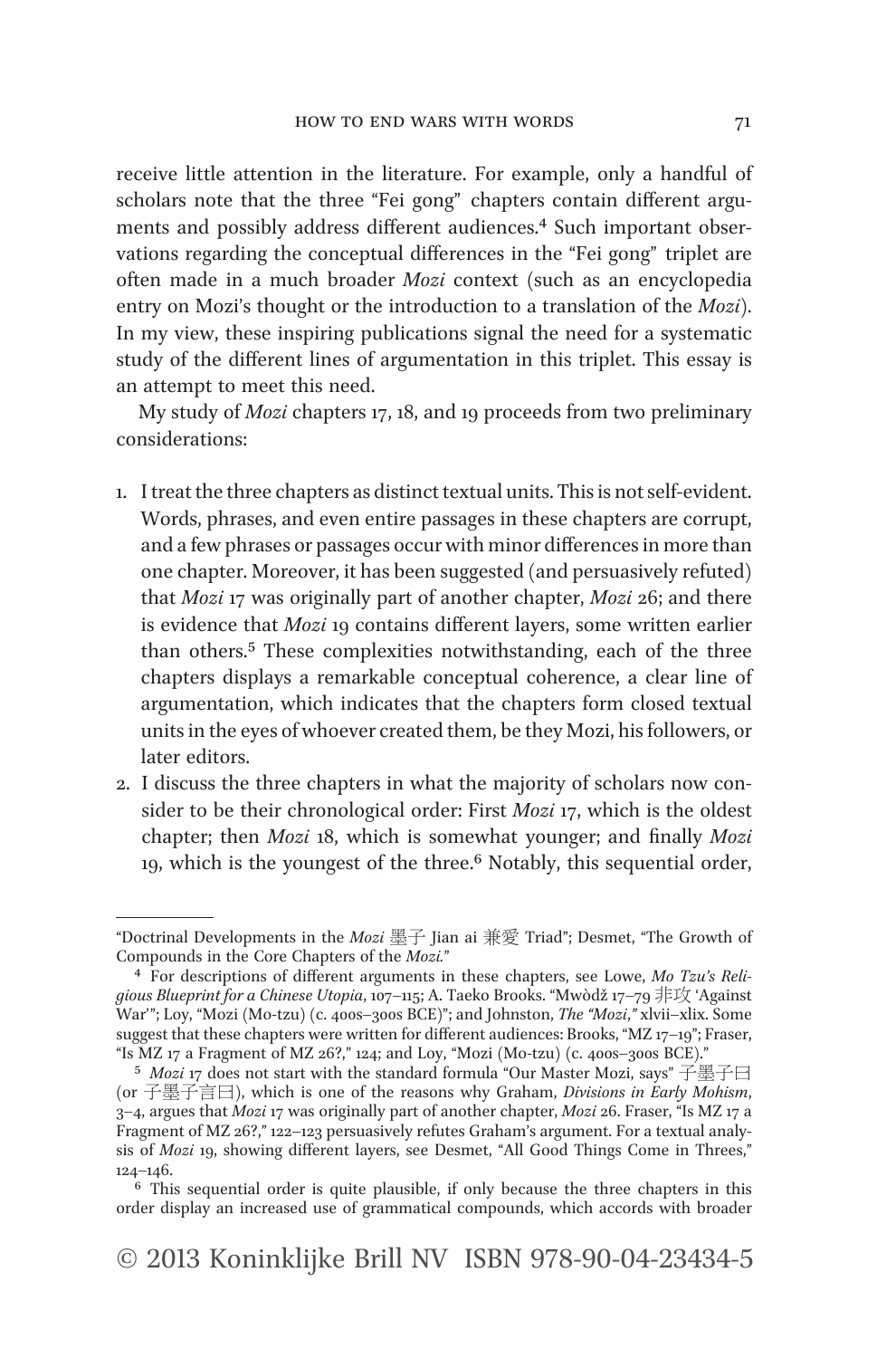#### 72 paul van els

however plausible, is not pertinent to my argument, for my primary concern is not the historical relationship of these chapters but the conceptual differences between them.

A quick glance at the three chapters shows striking differences. One crucial difference is their usage of the term "to attack" (*gong*  $\forall \vec{x}$ ).<sup>7</sup> In *Mozi* 17, the term occurs a mere three times. All three occurrences are in the verbobject construction "to attack a state" (*gong guo* 攻國). In *Mozi* 18 , the term occurs about two dozen times. Aside from a few occurrences in verb-object constructions (such as "to attack the state of  $\mathrm{Oi}^n \times \mathbb{Z}$ "), most occurrences are in the noun phrase "warfare marked by attack" (*gong*  zhan 攻戰), "military aggression" or "offensive warfare" in a more natural translation). This suggests that *Mozi* 18 condemns, not merely the practice of one state attacking another state, but the conceptualized idea of offensive warfare, possibly as distinct from other types of warfare. In *Mozi* 19, the term likewise occurs nearly two dozen times. This chapter also argues against offfensive warfare, but the preferred terminology here is not "warfare marked by attack" (*gong zhan* 攻戰) (which occurs not even once), but "to attack and to strike" (*gong fa* 攻伐). This shift in the choice of terminology possibly suggests that the chapters were created by different people, or diffferent groups of people, who do not necessarily approach warfare from exactly the same angle.

Not only do the three chapters differ in their usage of "to attack," but other recurrent terms likewise vary. Some keywords appear frequently in one chapter but hardly or not at all in the other chapters, as this table shows:8

linguistic trends of that period. (See Desmet, "The Growth of Compounds in the Core Chapters of the *Mozi*," on the value of such compounds as criteria for dating texts.) This sequence also explains the increasing length of the chapters (17 shortest, 18 intermediate, 19 longest) and the amplified opposition to Mozi's ideas (no opponents in chapter 17 to fierce debate in chapter 19). And finally, the sequence explains the shift in the use of the term "to benefit" (*li* 利), from a negative, selfish benefit in *Mozi* 17 to a positive, altruistic benefit in *Mozi* 19, a shift that is also witnessed in *Mozi* 14–16, the "Inclusive Care" triplet that is closely related to the "Against Military Aggression" triplet. (For more on the term "to profit/benefit," see Fraser, "Doctrinal Developments in the *Mozi* 墨子 'Jian'ai' 兼愛 Triad," 4; or Defoort, "The Profit That Does Not Profit.").

<sup>&</sup>lt;sup>7</sup> This term is also rendered as "offensive warfare" or "military aggression" in English.

<sup>8</sup> I noted these keywords in the course of translating the three chapters, for they appear to stand out as terminology specific to each of these chapters. The table lists only the absolute frequencies of the keywords. If we adjust these frequencies for the relative sizes of the three chapters (roughly 1:3:5), the diffferences would be even more salient. Notably, the frequency of the word "to count" (*shu* 數) does not include its occurrences in the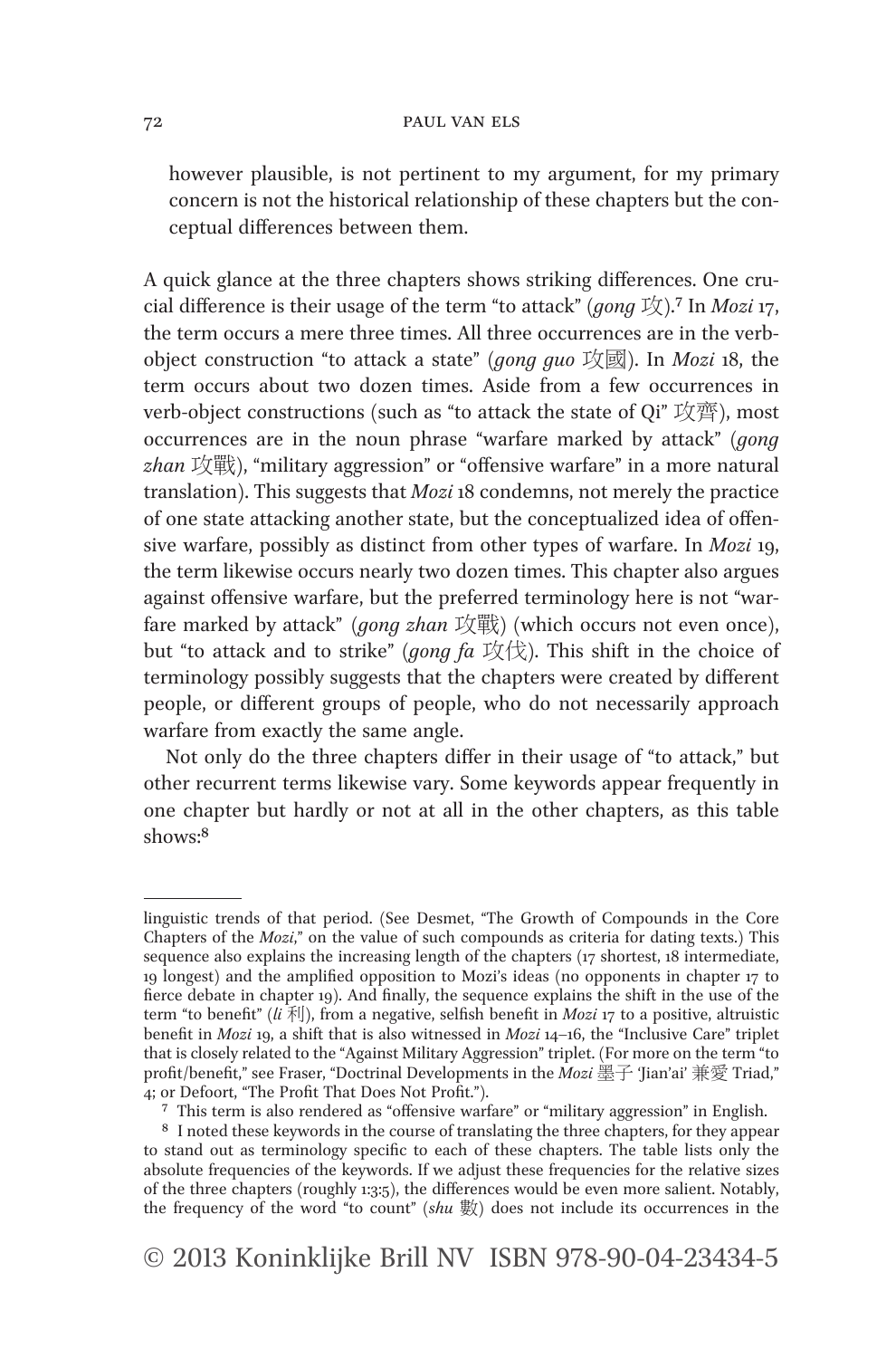| Keywords                              | Mozi 17 | Mozi 18 | <i>Mozi</i> 19 |
|---------------------------------------|---------|---------|----------------|
| "humaneness" (ren $\left(\Box\right)$ |         |         | $\mathbf{2}$   |
| "righteousness" ( $yi$ 義)             | 21      |         | 9              |
| "to harm others" (kui ren 虧人)         | 6       |         |                |
| "crime" $(zui$ 罪)                     |         |         | 2.             |
| "to calculate" (ji $\frac{2}{11}$ )   |         | 5       |                |
| "to count" (shu 數)                    |         | 8       |                |
| "countless" (bu ke                    |         | 9       | 2.             |
| sheng shu 不可勝數)                       |         |         |                |
| "ghosts" $(gui \overset{\sim}{E})$    |         | 1       | 11             |
| "spirits" (shen 神)                    |         |         | 9              |
| "Heaven" (tian $\pm$ )                |         |         | 25             |

These keywords are interesting for two reasons: (1) Their different frequencies of occurrence are revealing. Keywords typical for *Mozi* 17 are absent in *Mozi* 18 , and vice versa, and *Mozi* 19 contains some keywords from both *Mozi* 17 and *Mozi* 18 but also features keywords that do not appear in the other two chapters. This possibly suggests that the first two chapters were created independently of each other, and that the third chapter may have been created with one or both of the other chapters in mind. (2) The keywords within each chapter by and large belong to the same semantic field. As such, the combination of keywords in each chapter appears to represent one theme, or one topic of argumentation.

More specifically, *Mozi* 17 repeatedly speaks of humaneness and righteousness, it worries about the harm done to people, and it labels warfare a crime. This suggests that the chapter approaches warfare from the angle of what is morally right or wrong. I call this the "moral argument." *Mozi* 18 is all about counting and calculating, as it quantifies the costs and benefits of a military campaign. I call this the "economic argument." *Mozi* 19 speaks of ghosts and spirits and repeatedly claims that warfare harms the interests of Heaven. I call this the "religious argument." In sum, the keywords suggest that the Mohists did not uphold just one argument against military aggression. Instead, they actively pursued different lines of argumentation, possibly to persuade different audiences.

In the following sections I shall individually discuss each of the three lines of argumentation, with extensive reference to the original text in

formulaic expression "countless" (*bu ke sheng shu* 不可勝數), and the frequency of the word "Heaven" *(tian* 天) does not include its occurrences in the formula "All under Heaven" (*tianxia* 天下), in this essay also translated as "the world".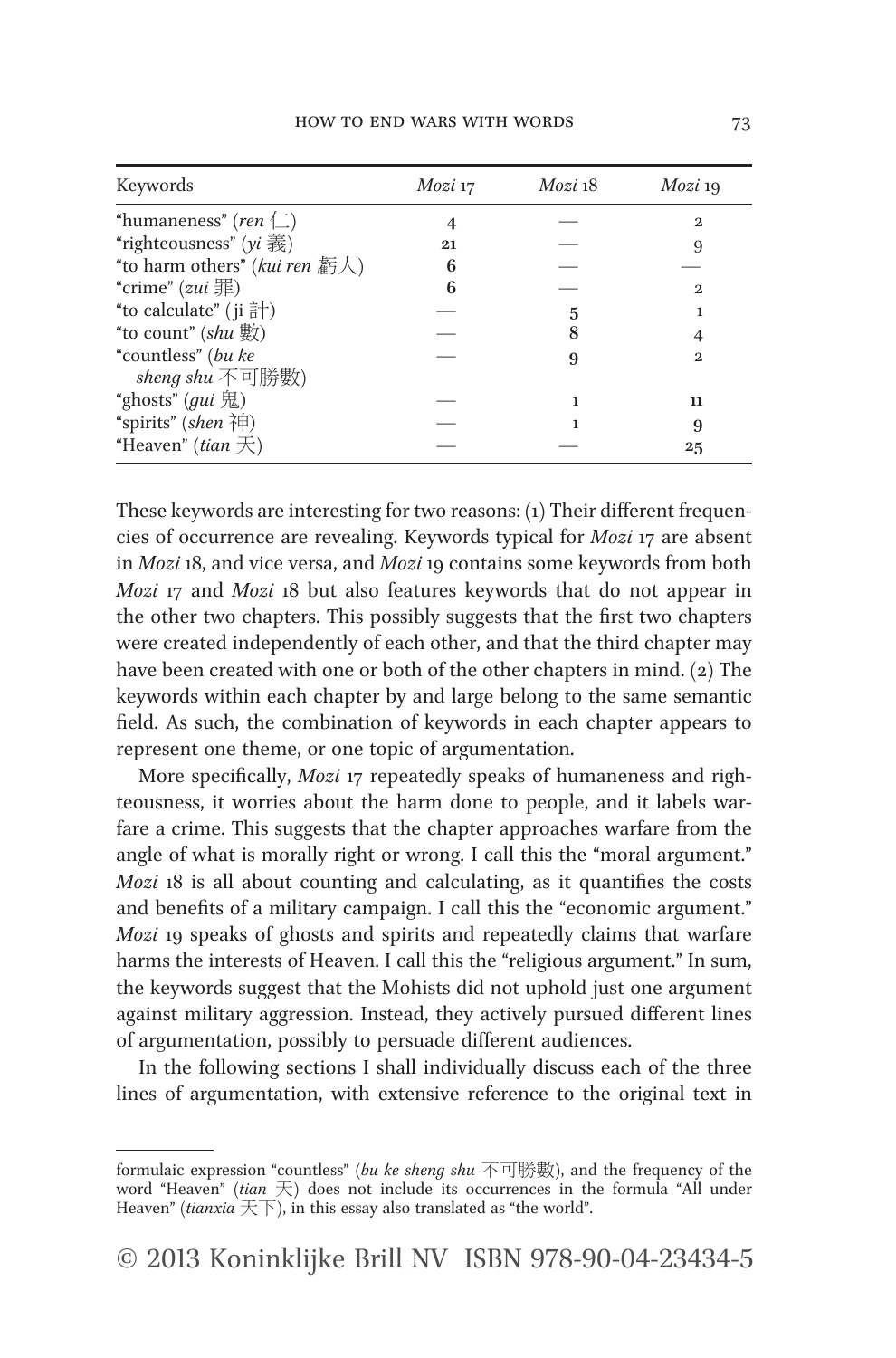translation. I explore what the argument in each of the three chapters entails, to whom it may have been addressed, and how persuasive it is from a modern academic perspective. To contextualize the three lines of argumentation, I occasionally refer to other parts of the *Mozi* and to other early Chinese politico-philosophical writings. In the final section, I give examples of how these arguments were used in practice, at least according to the anecdotes in the latter part of the received *Mozi*. My ultimate goal is to show how the Mohists actively adapted their argumentative strategies so as to find the best words to end wars.

#### *The Moral Argument*

The first of the three "Fei gong" chapters, *Mozi* 17, is a short essay that criticizes unprovoked military offensives between states and specifically targets "the gentlemen of the world" 天下之君子 for rejoicing about such practices. In this chapter, Mozi unilaterally expresses his views; opponents are not given the opportunity to respond. In plain words and clear logic, Mozi rejects military aggression as unethical, or even criminal. His rhetorical tour de force opens with a step-by-step argument that leads from minor offenses to major felony and eventually to the inevitable conclusion that warfare is the worst of all crimes:

今有一人,入人園圃,竊其桃李。衆聞則非之。上爲政者得則罰 之。此何也?以虧人自利也。至攘人犬豕雞豚者。其不義又甚入 人園圃竊桃李。是何故也?以虧人愈多。苟虧人愈多,其不仁茲 。<br>甚,罪益厚。至入人欄廄,取人馬牛者。其不義又甚攘人犬豕雞 豚。此何故也?以其虧人愈多。苟虧人愈多,其不仁茲甚,罪益 厚。至殺不辜人也,扡其衣裘、取戈劍者。其不義又甚入人欄廄 取人馬牛。此何故也?以其虧人愈多。苟虧人愈多。其不仁茲甚 矣,罪益厚。當此,天下之君子皆知而非之,謂之不義。今至大爲 攻國, 則弗知非。從而譽之, 謂之義。此何謂知義與不義之別乎?

Suppose you enter someone's orchard and pick a peach or a plum. When the people hear about it, they will condemn it. When the authorities catch you, they will punish you. Why? Because you harm the other to benefit yourself.

Now suppose you seize someone's dog, pig, chicken, or piglet. This unrighteous act is worse than picking a peach or a plum from someone's orchard. Why? Because you cause greater harm to the other. The greater harm you cause to the other, the greater your lack of humaneness and the graver your crime.

And now suppose you enter someone's stable and seize a horse or an ox. This unrighteous act is even worse than seizing someone's dog, pig, chicken,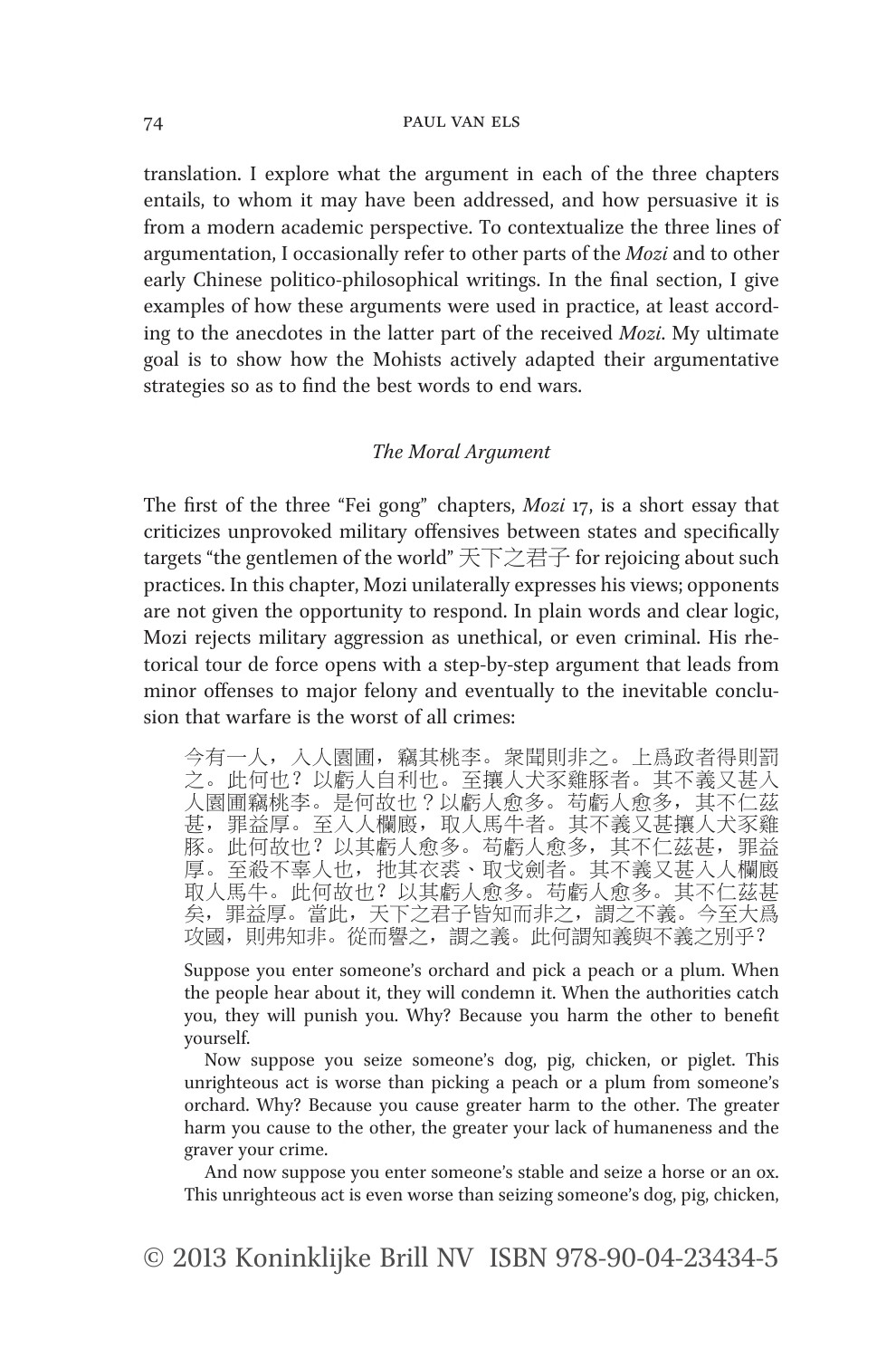or piglet. Why? Because you cause greater harm to the other. The greater harm you cause to the other, the greater your lack of humaneness and the graver your crime.

And finally, suppose you kill an innocent man, strip him of his fur coat, and appropriate his spear or sword. This unrighteous act is far worse than entering someone's stable and seizing a horse or an ox. Why? Because you cause far greater harm to the other. The greater harm you cause to the other, the greater your lack of humaneness and the graver your crime.

Up to this point, the gentlemen of the world know enough to condemn such acts and brand them as unrighteous. Yet when it comes to the gravest act of attacking other states, they do not know enough to condemn it. Instead, they applaud it and call it righteous. How can we say they know the difference between righteous and unrighteous? (17:  $30/17-24$ )

This passage is immediately followed by a similar line of argumentation, in which the crime of murder increases in gravity:

殺一人謂之不義,必有一死罪矣。若以此說往: 殺十人十重不義, 必 有十死罪矣; 殺百人百重不義,必有百死罪矣。當此,天下之君子 皆知而非之,謂之不義。今至大爲不義攻國,則弗知非。從而譽 之,謂之義。

If you kill a man, you are branded as unrighteous and must pay for this crime with your own life. Reasoning along these lines: if you kill ten people, you are ten times as unrighteous and should pay for these crimes with ten lives; and if you kill a hundred people, you are a hundred times as unrighteous and should pay for these crimes with a hundred lives.

Up to this point, the gentlemen of the world know enough to condemn such acts and brand them as unrighteous. Yet when it comes to the gravest form of unrighteousness, attacking other states, they do not know enough to condemn it. Instead, they applaud it and call it righteous.  $(17: 30/26-28)$ 

The first of these two passages opens with the observation that even minor offfenses, such as stealing fruit, are widely recognized as both reprehensible and punishable, because such offenses contravene the public's sense of justice and breach the laws. Those who commit petty larceny enrich themselves at the cost of others, which is why "the people" (*zhong* 衆) condemn the theft and "the authorities" (*shang wei zheng zhe* 上爲政者) punish the thief. With both the people and the authorities on his side, it is virtually impossible to disagree with the very foundation of Mozi's moral argument. Moreover, each new step in these two passages follows seemingly logically from the preceding step: from fruit, to small animals, to larger animals, and so on; from one person, to ten people, and so on. This means that whoever agrees with the foundation of Mozi's argument must also accept the conclusion. That is, whoever rejects small crimes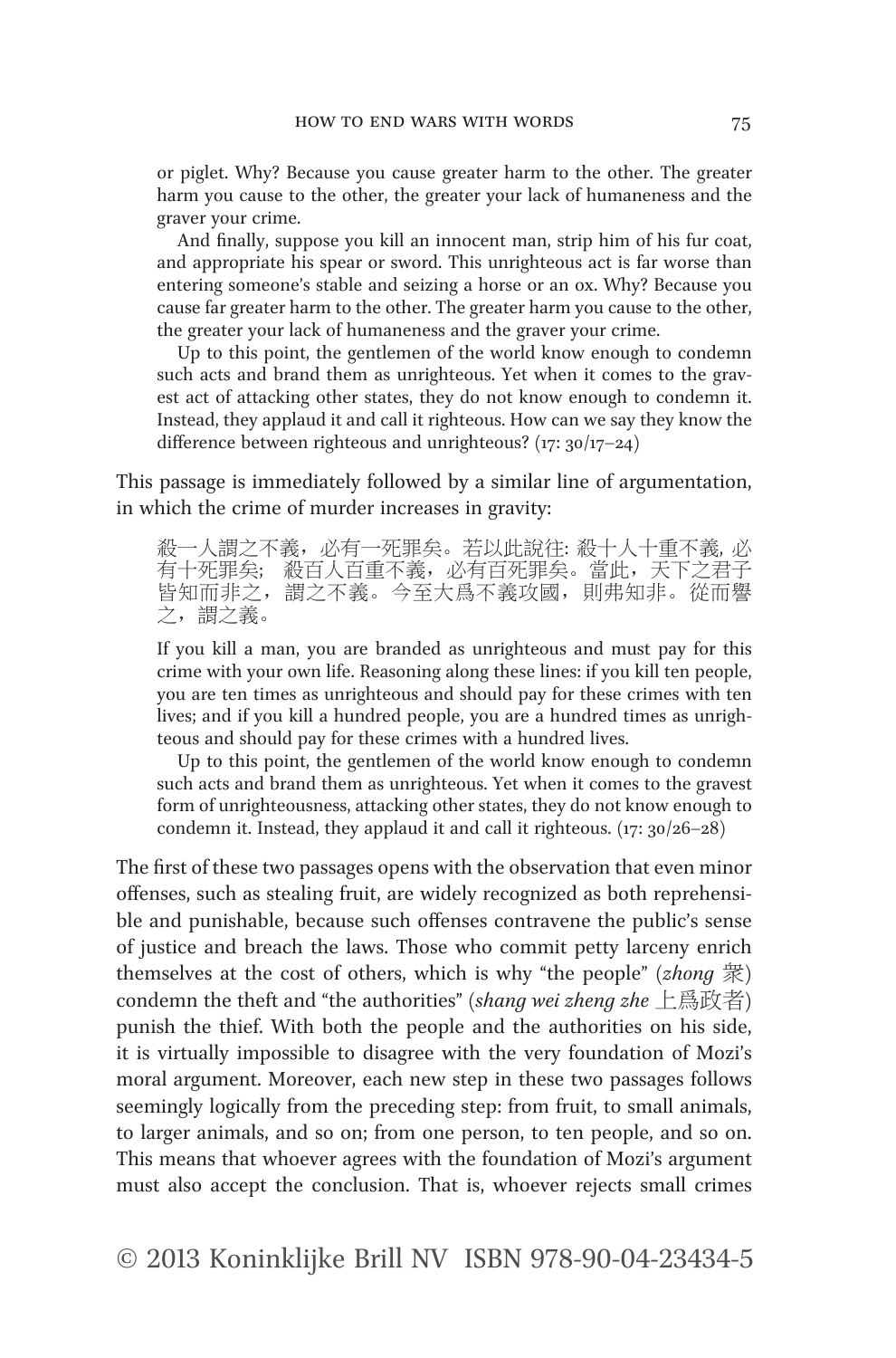must also reject larger crimes and ultimately reject warfare as the worst of all crimes.

Some of Mozi's contemporaries nonetheless fail to follow his argument all the way through. They do not take the ultimate step of rejecting warfare. Mozi accuses these people, whom he disdainfully refers to as "the gentlemen of the world," of applying double standards: they condemn minor wrongdoings but support what he considers the gravest wrongdoing of all. Such people are obviously "confused in their moral judgment," as Lowe notes.9

Who are these morally confused gentlemen of the world? Robins identifies them as "men distinguished by their social and political power," whose group includes "rulers and other members of the nobility, though probably many were not strictly noble."10 The ruling elites upheld views and customs that Mozi and his followers, emerging from outside the elite circles, criticized as unserviceable to the well-being of the common people. Robins convincingly shows that the elites are the main opponents of the Mohists, at least in the early stages of their movement. As such, the elites also serve as the main addressees of *Mozi* 17 . Clues in this chapter help us determine more specifically who these men were and what it was about them that bothered Mozi and his group. With a hint of sarcasm, the chapter discusses the views of the gentlemen of the world on military aggression:

情不知其不義也,故書其言以遺後世。若知其不義也,夫奚說書其 不義以遺後世哉?

They must truly fail to see how unrighteous it is, for they commit their words to writing, so as to hand on to later generations. If they knew how unrighteous it is, then how do we explain that they commit this kind of unrighteousness to writing, so as to hand on to later generations?  $(17: 30/28-29)$ 

Evidently, while *Mozi* 17 condemns the unprovoked aggression between states, more importantly it criticizes people who fail to condemn such aggression—that is, people who write about the glory of warfare and fail to see the injustice of it. In all likelihood, the "words committed to writing" in this passage refer to the records kept by the elites about their deeds and achievements, in which they note for posterity, presumably without the slightest bit of guilt, how their clan fought and won wars. Hence, in

<sup>9</sup> Lowe, *Mo Tzu's Religious Blueprint for a Chinese Utopia*, 109.

<sup>10</sup> Robins, "The Moists and the Gentlemen of the World," 386.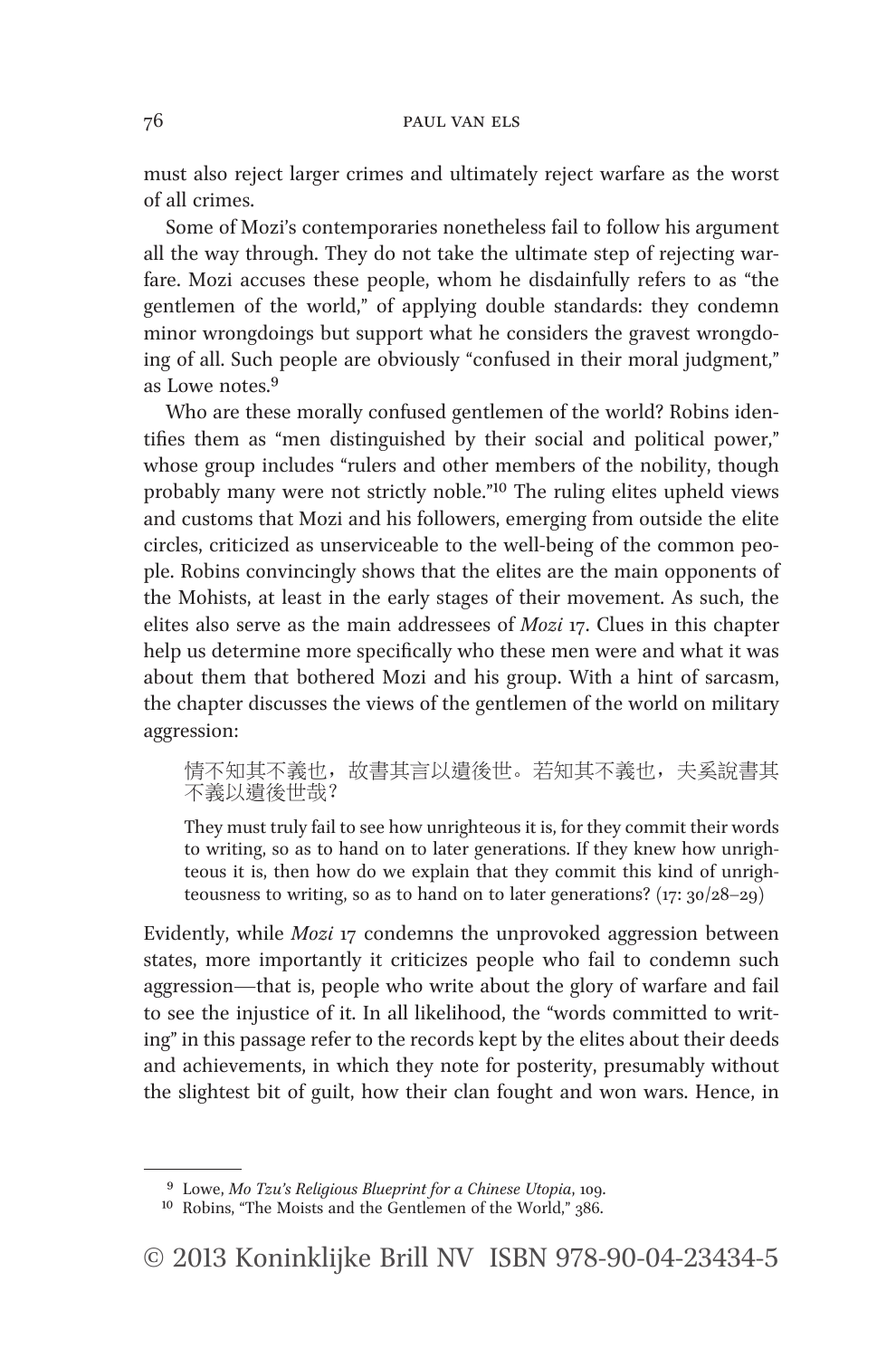my view, this chapter mainly argues against an elite culture that upholds a self-sustaining rationale that justifies or even encourages war.

Mozi's moral argument aims to counter the prevalent hawkish rationale by rejecting the commonly made distinction between crime and war. He claims that war is no different from ordinary crime, only graver. This is a novel idea in the context in which Mozi and his followers operated. Many thinkers in those days, such as Confucius and Mencius , were critical of warfare but they never branded it a crime. The idea is also revolutionary in that it puts the ruler on a par with his people. In Mozi's view, moral standards and criminal laws apply to both the people and their ruler, and whoever breaches the law shall be punished. There are, however, two problems with this argument.

The first problem is that while this chapter condemns the practice of one state "attacking another state," it does not explain what this means nor does it distinguish between different possible motives for attacking. This lack of precision, combined with the forceful tone of the argument, easily leads to the impression that Mozi rejects all kinds of warfare, an impression shared by some of his and some of our contemporaries.11 But even without a definition of "to attack," the parallel lines of argumentation in this chapter allow us to infer what is meant by the term. Similar to entering someone's premises to steal fruit or animals or taking someone's life to steal clothes or weapons, Mozi here speaks of entering someone's state and willfully sacrificing human lives for the purpose of gaining booty or territory. In the first line of argumentation, Mozi explicitly condemns the killing of "an innocent person." The word "innocent" seems redundant here, as one would normally find any robbery with murder reprehensible, whether or not the victim has a clean slate. That Mozi explicitly criticizes the killing of innocent people implies that he exclusively condemns attacks on "innocent" states, that is, states led by rulers who pose no threat to their own population or to the region. Notably, Mozi does not mention defensive warfare or condemn wars against "guilty" states. In fact, I would even argue that Mozi is not ill-disposed toward the latter. The opening lines of *Mozi* 17 clearly state that authorities punish guilty people, such as those who steal fruit. By extension, it seems that guilty rulers may likewise be punished. Hence, the chapter can be said to contain implicit support

<sup>11</sup> For Mozi's contemporaries, see the opponents mentioned in this chapter. For our contemporaries, see, e.g., Fu, *China's Legalists*, 30, who straightforwardly labels Mozi "an active pacifist."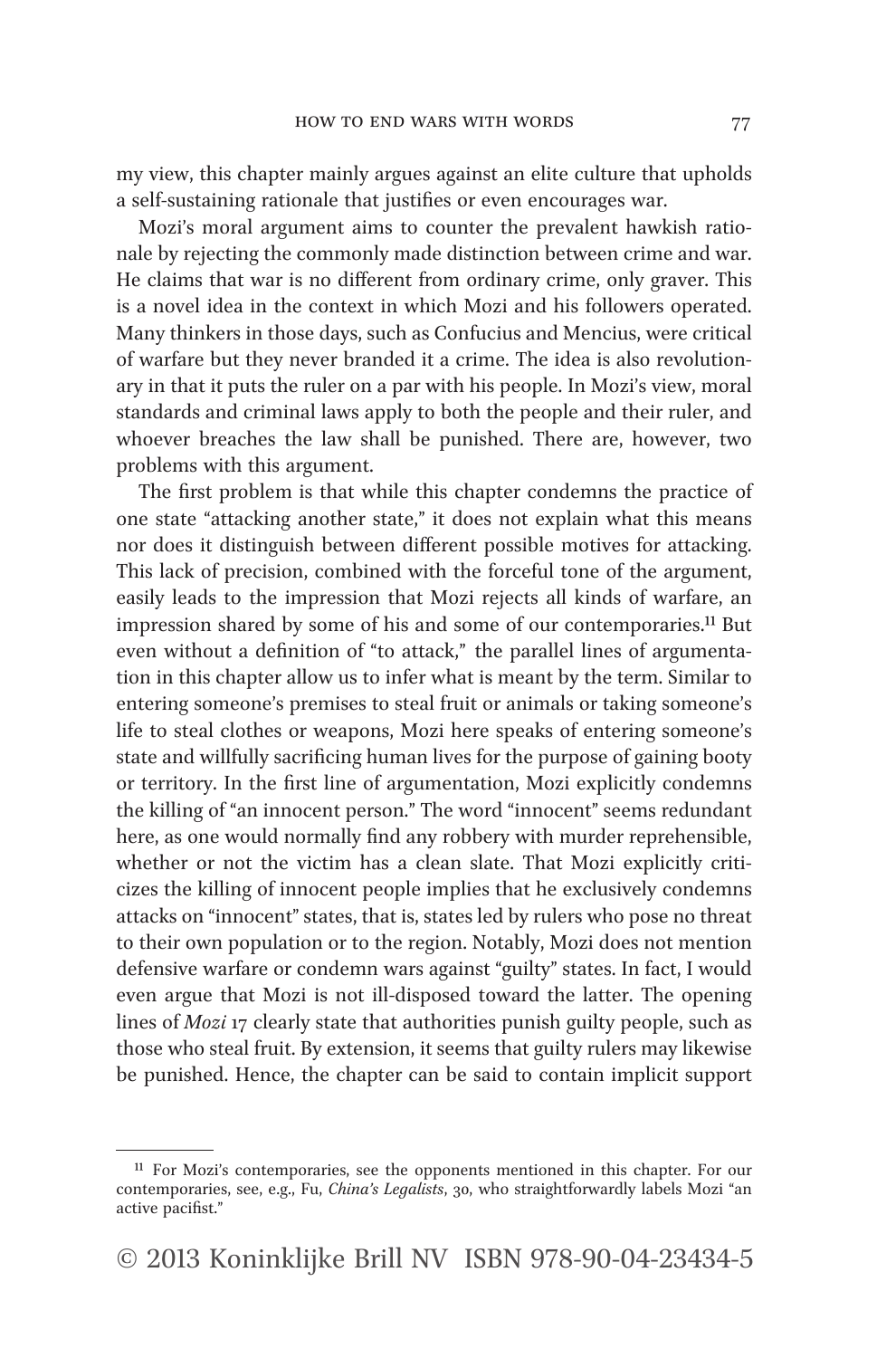for military action against rogue states, even when it explicitly brands any other kind of military aggression as a crime .

The second and related problem is that Mozi accuses the ruling elites of inappropriately distinguishing between crime, which they condemn, and war, which they applaud. Mozi argues that stealing goods and attacking states are essentially the same and merely differ in the degree of harm inflicted upon others. But there may be a reason why people distinguish between the two. Crime normally takes place within the context of one state and can be handled by the judiciary system of that state. A magistrate decides if someone should be punished for stealing fruit or not. But who decides whether or not the attack on a state is justified? And more importantly, who is capable of enforcing punishment if the attack is decided to be unjustified? In cross-border conflicts, when the judiciary systems of individual states fall short, there is need for a universal and objective entity that is above both adversaries. In Mozi's day, the Zhou clan was no longer able to serve as arbiter. Conversely, the waning power of their dynasty had given rise to the armed competition among subordinate states that were vying to succeed the Zhou. While Mozi loathes the hawkish rhetoric and endless battles that dominated his days, in *Mozi* 17 he does not identify a universal and objective judiciary entity that is capable of deciding whether an attack is a justifiable punishment of a rogue state or a loathsome expedition for more goods or grounds. Without this universal and objective judiciary body, Mozi can only appeal to the ruling elites' sense of humaneness and righteousness, in the hope that they extend the moral standards that are efffective in their state to their relation with other states. Given the hawkish attitude that Mozi identifies among "the gentlemen of the world," this appeal probably yielded little result.

# *The Economic Argument*

The second of the three "Fei gong" chapters, *Mozi* 18 , is an essay of intermediate size that includes counterarguments by those who resist Mozi's opposition to offensive warfare. These opponents are not named, nor are they referred to as "the gentlemen of the world." Instead, they are labeled as "those who put a pleasing façade upon military aggression" (*shi gong zhan zhe* 飾攻戰者). It is unclear if these opponents were actual historical figures or fictional characters made up for rhetorical purposes by Mozi and his followers. Either way, their counterarguments lead to heated discussion in this chapter.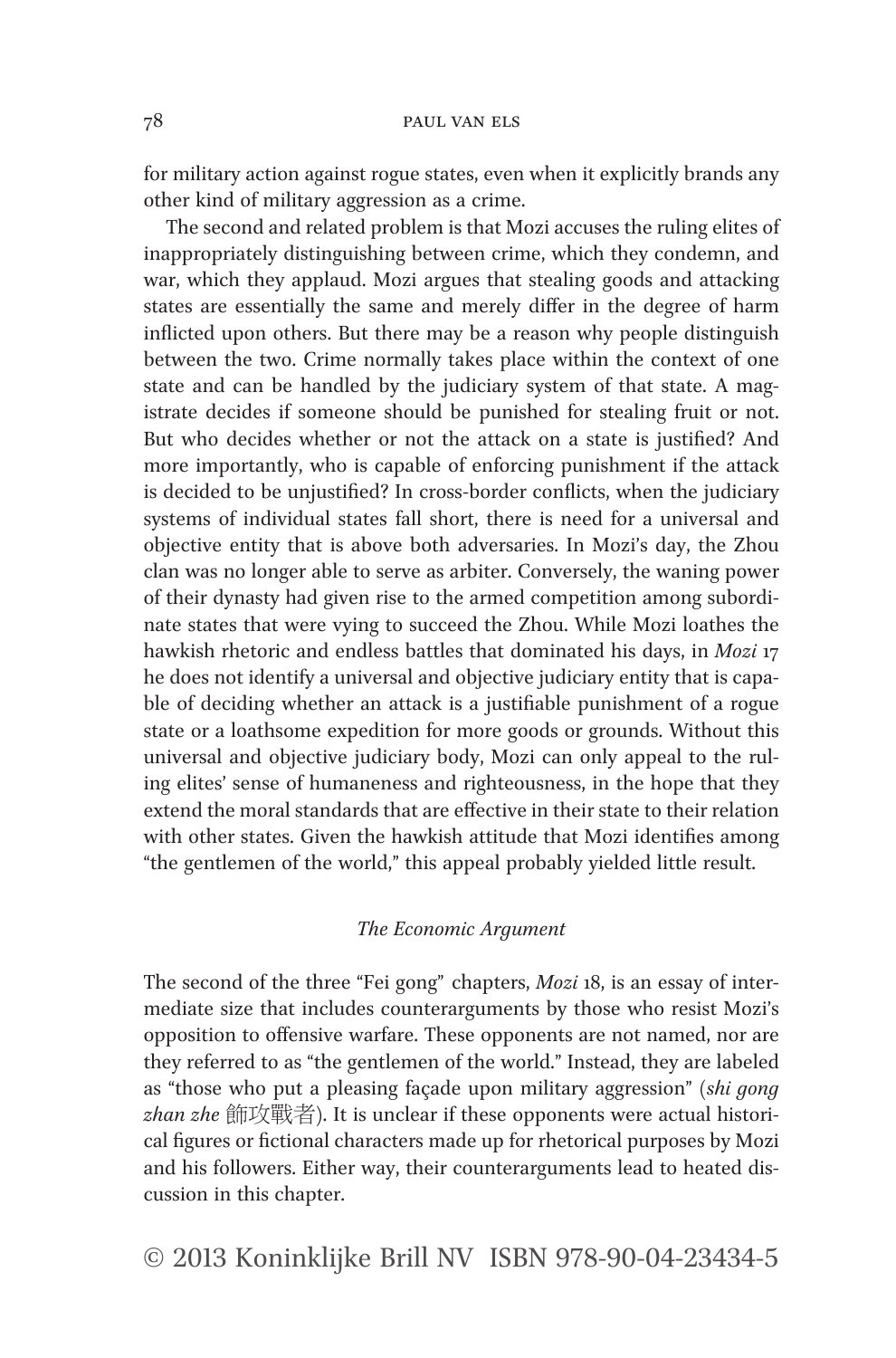The chapter opens and closes with quotations of ancient sayings. For example: "when the plan you made does not work, then observe the past to know what is ahead and observe the visible to know what is hidden" 謀而不得, 則以往知來, 以見知隱 (18: 31/9-10). One man's fault may be another man's lesson, these sayings appear to say, as they encourage people to learn from past mistakes. This emphasis on the past leads some scholars to see the argument in this chapter as historical.<sup>12</sup> The chapter is indeed interspersed with historical anecdotes. Then again, so is the next chapter (*Mozi* 19). Moreover, the function of the anecdotes in this chapter is to illustrate a more fundamental idea, namely that warfare is an extravagant waste of resources.

Chapter 18 does not address the morally confused elites (as does *Mozi* 17 ) but specifically targets those who make plans for the state (as in the ancient saying quoted above) and who are in a position to decide whether or not to go to war. In trying to argue policy makers out of engaging in warfare, this chapter does not mention abstract ethical notions such as "humaneness" or "righteousness", nor does it brand warfare a crime (as does *Mozi* 17). Instead, it focuses on two very concrete aspects of warfare: gain and loss. The central message of the chapter is clear: in war, the anticipated gain never outweighs the guaranteed loss. Because this chapter is mainly concerned with a careful calculation of gain and loss, I call this the economic argument. The word "economic" here refers to the careful, efficient, and prudent management of the resources of a state. One way to use these resources in a responsible manner and avoid unnecessary waste or expense, Mozi argues, is to stop wars.

Mozi's economic argument comes in what I consider three subarguments. He claims that in war  $(i)$  loss outweighs gain,  $(i)$  losers outnumber winners, and (3) even winners eventually become losers. I now outline each of these subarguments to show how they combine to form Mozi's economic argument.

#### *Loss Outweighs Gain*

In the first part of the chapter, Mozi suggests that the belligerent rulers of his day are fixated on expected gain and conveniently overlook the

<sup>12</sup> Lowe, *Mo Tzu's Religious Blueprint for a Chinese Utopia*, 109; Johnston, *The "Mozi*,*"* xlviii.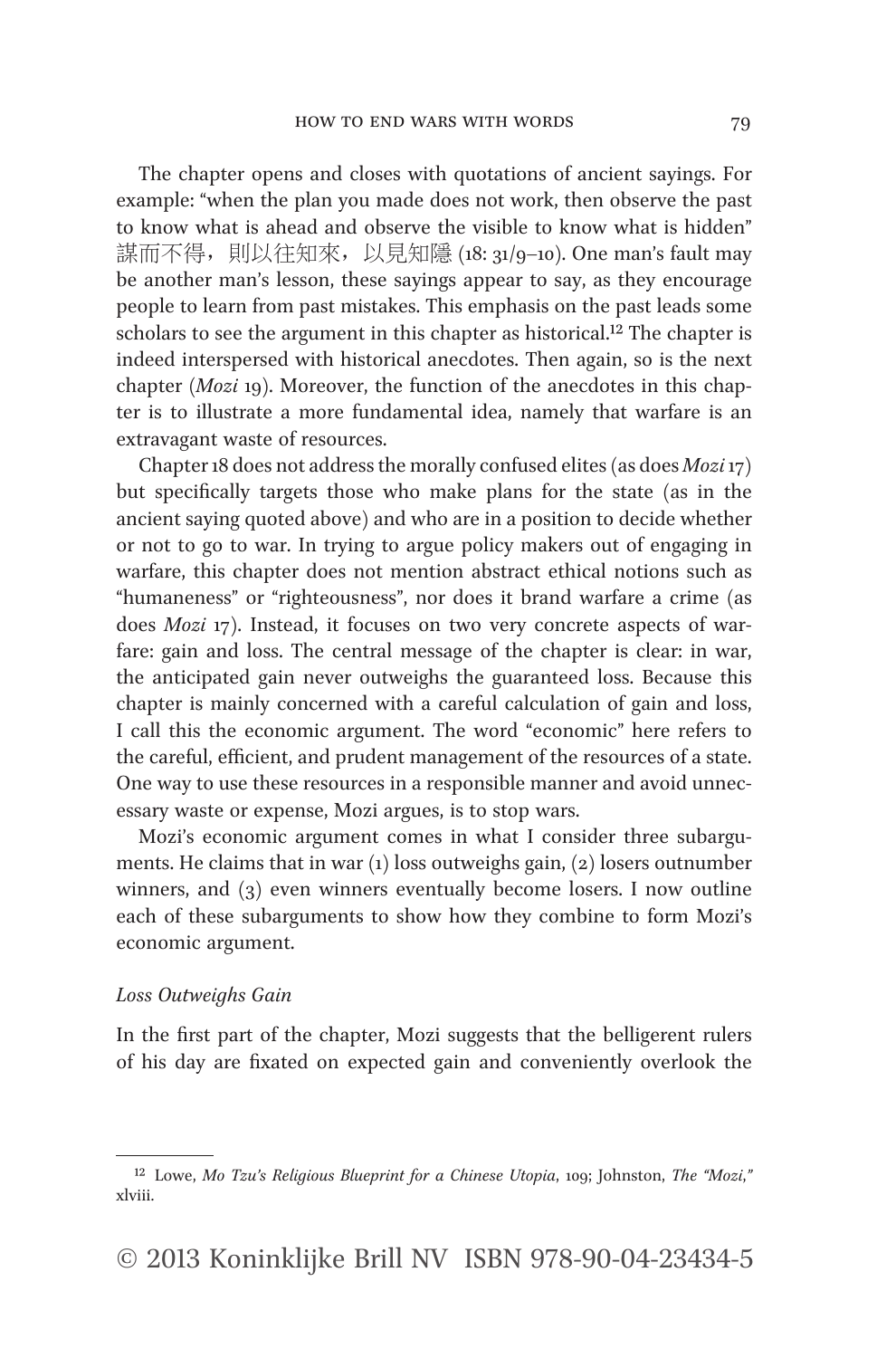#### 80 PAUL VAN ELS

extensive costs of a military campaign. To counterbalance this one-sided fixation, he offers a detailed quantification of the costs involved:

今嘗計軍上。竹箭羽旄幄幕甲盾撥劫,往而靡弊腑冷不反者,不 可勝數;又與矛戟戈劍乘車,其列住碎折靡弊而不反者,不可勝 數。與其牛馬肥而往,瘠而反,往死亡而不反者,不可勝數。與 其涂道之脩遠,糧食輟絕而不繼,百姓死者,不可勝數也;與其 居處之不安,食飲之不時,飢飽之不節。百姓之道疾病而死者, 不 可勝數。喪師多不可勝數,喪師盡不可勝計。則是鬼神之喪其主 后,亦不可勝數。

Now let us calculate the costs of a military expedition.13 Arrows, flags, tents, armor, shields, sword hilts—countless quantities are taken on a campaign, where they wear, tear, rust, and rot, never to return again. Spears, lances, swords, poniards, chariots, carts—countless quantities are taken on a campaign, where they break, burst, rust, and rot, never to return again. Oxen and horses—countless quantities start out fat and come back lean, or perish and do not return at all. Countless people will die because of the long journey or the shortage of food supply. Countless people will fall ill and die on the way because the encampments are unsafe, they do not eat and drink at proper times, and appetite and satiation are poorly attuned to one another. Countless troops will be lost in large numbers or perish entirely. As a result, also countless spirits will lose their worshipers.  $(18: 31/12-17)$ 

The wide range of the expenditure is impressive, and the listed costs display an increasing value: materials > animals > humans > spirits . The diverse materials required for a military campaign (weapons, vehicles, tents) are extensive, but with enough financial resources, these goods can be replaced. Animals are more costly, for they take time to breed and are expensive to replace. Human lives, in Mozi's eyes, are precious, and even more so are their spirits. In the early Chinese worldview, the spirit of a soldier who dies on the battlefield, far from home, cannot be worshiped and turns into a hungry ghost, haunting the family and disrupting the cosmic and social order. If possible, this should be prevented at all costs.

Mozi is obviously concerned with the effects of warfare on the population, a concern to which "those who put a pleasing façade upon military aggression" must be oblivious, for they attack other states irrespective of the number of casualties. What, then, do they expect to gain? Mozi mentions two probable motives for warfare: fame and territory. He fumes at the first motive, because "when we calculate what they gain for themselves, it has no use whatsoever" 計其所自勝, 無所可用也 (18: 31/20).

<sup>&</sup>lt;sup>13</sup> For "military expedition," I follow Sun Yirang in reading 軍出 instead of 軍上.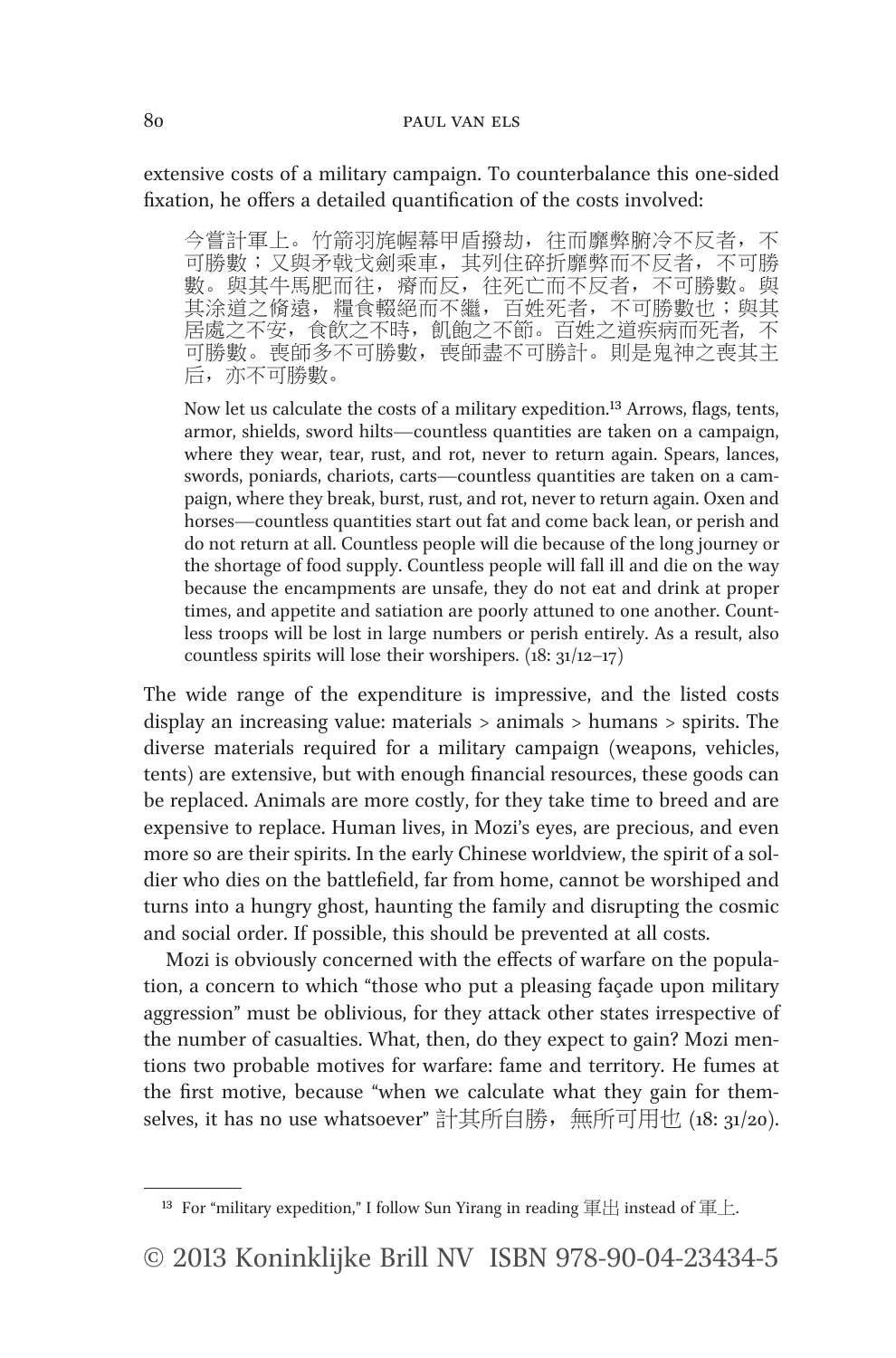Given that fame does not bring the state any tangible gain, Mozi does not waste another word on it. As for the second motive, he notes that the net proceeds of an attack are always negative, since conquering even a single walled fortification costs at least thousands of lives:

今攻三里之城,七里之郭。攻此不用銳,且無殺而徒得此然也。殺 人多必數於萬, 寡必數於千, 然後三里之城, 七里之郭, 日可得 也。

Suppose you laid siege to a city with inner walls measuring three miles and outer walls measuring seven miles.14 If you were able to take this city by attacking without the use of weapons and without shedding blood, it would be okay. In reality, taking a city with inner walls measuring three miles and outer walls measuring seven miles is possible only if the number of casualties at best runs into the thousands, and in the worst case tens of thousands die.  $(18: 31/21-22)$ 

The idea that sieges are pointless finds support in an unexpected source. The *Art of War* (*Bingfa* 兵法 ), the famous military-strategic text ascribed to Sunzi 孫子, states that "the worst policy of all is to besiege walled cities" 其下攻城.<sup>15</sup> There is, however, one notable difference between the military strategist and the political thinker. Whereas Sunzi criticizes sieges as a military-strategic mistake, Mozi sees them as an economic error . He argues that sacrificing people to gain territory is inherently illogical, for territory is what rulers had in abundance, while people were in short supply:

今盡王民之死,嚴下上之患,以爭虛城,則是棄所不足,而重所有 餘也。爲政若此,非國之務者也。

If you send your subordinates to certain death and aggravate disaster among superiors and inferiors, with the sole purpose of capturing a town in ruins, you waste what you so desperately need so that you may increase what you already have in abundance. With policies such as these, you render a disservice to the state.  $(18: 31/24-25)$ 

In sum, these passages serve as a powerful reminder that any potential benefits from a military campaign will not be great enough to offset the various costs involved. This reminder is meant to dissuade warmongers, whose picture of war is often too rosy, from going into battle. While Mozi's

<sup>14</sup> These measurements may seem overly precise, but a similar city is described in *Mencius* 4.1. See Lau, *Mencius*, 85. This may have been a standard way of referring to a city of a certain size.

<sup>15</sup> Giles, *Sun Tzu on the Art of War*, 18.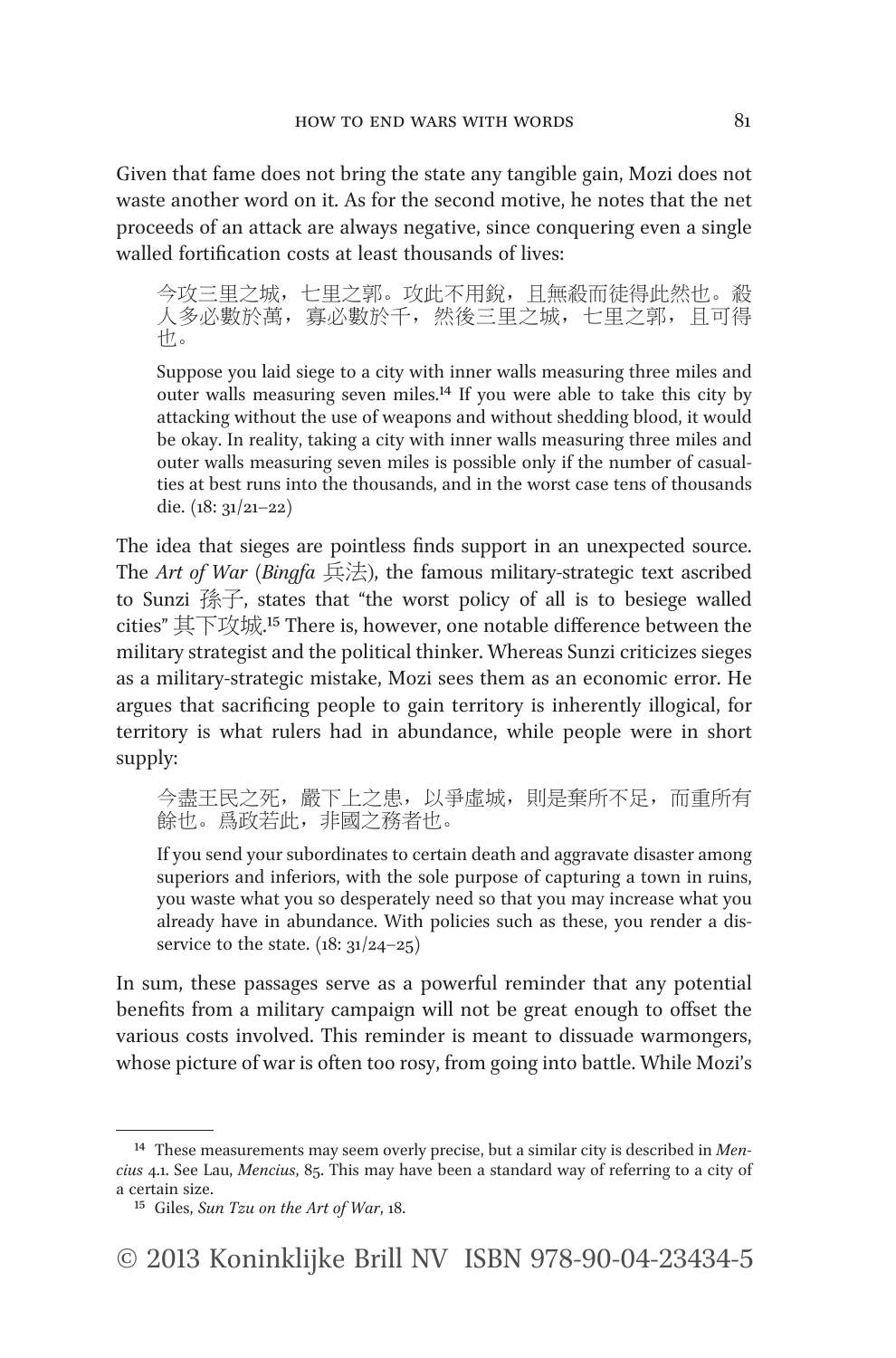cost-benefit analysis may seem solid, "those who put a pleasing façade upon military aggression" do not throw in the towel just yet.

### *Losers Outnumber Winners*

In the next part of the chapter, Mozi's opponents mention four states (Chu 楚, Yue 越, Qi 齊, Jin 晉) that started out small but increased both their territory and their population through military campaigns. With these examples, they challenge Mozi's claim that an expansion of territory necessarily entails a reduction in population. In his own typical way, Mozi identifies their claim as a fallacy of converse accident, an unfair generalization ("warfare is effective") based on a small number of examples:

雖四五國則得利焉,猶謂之非行道也。譬若醫之藥人之有病者 然。今有醫於此,和合其祝藥之于天下之有病者而藥之。萬人食 此,若醫四五人得利焉,猶謂之非行藥也。故孝子不以食其親, 忠 臣不以食其君。古者封國於天下。尚者以耳之所聞。近者以目之 所見。以攻戰亡者不可勝數。

Even if four or five states drew benefit from it, we would still call this an inefffective method. Compare it with a doctor who treats people with an illness. Suppose this doctor prescribes a uniform drug to all the sick in the world. If ten thousand took it and only four or five drew benefit from it, we would still call this an ineffective medicine. A filial son would not administer it to his parents, nor would a loyal subject administer it to his ruler. Now, in ancient times the empire was divided into many small states. Some existed long ago and are known only through stories. Some existed until recently and perished in front of our eyes. Either way, countless states have vanished due to military aggression.  $(18: 32/4-7)$ 

For each triumphant state, Mozi argues, numerous weaker ones perished. With a ratio of four or five to ten thousand, the chances of winning are statistically minimal. Rulers who hold up the example of the historical successes of Chu, Yue, Qi, and Jin while ignoring the numerous vanquished states adopt a highly one-sided reading of history. The successes of these few states are no guarantee for other states.

There are two problems with Mozi's argumentation. First, the chance of a triumphant attack may be minimal, but it is not nil. Although, statistically speaking, rulers had better take note of the thousands of perished states rather than focus on the handful of successful ones, the incentive still exists to strive for the power and glory of the triumphant few. Second, and more important, the argument would have worked if the thousands of states had perished as aggressors. In actual fact, some of the smaller and weaker states were annexed by larger and stronger ones. Hence, this argu-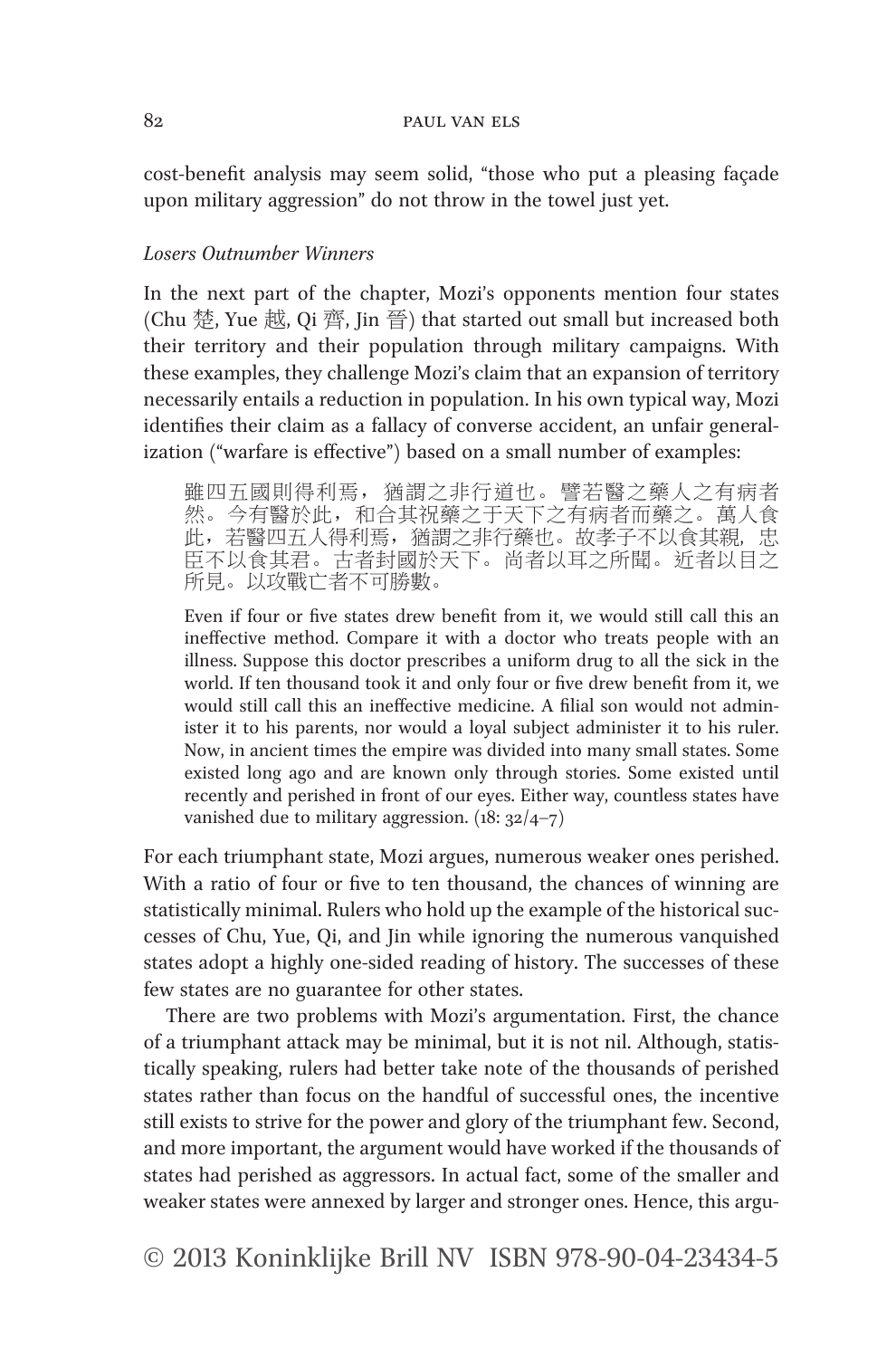ment could even be taken as an encouragement for states to grow large and strong, so as to prevent annexation by other states. Not surprisingly, Mozi's opponents picked up on this flaw in his argumentation.

#### *Even Winners Eventually Become Losers*

In the final part of the chapter, Mozi's opponents claim they can avoid the sad fate of the vanquished states by making effective use of their population, as allegedly did the few victorious states. Even this justification of warfare cannot convince Mozi, because employing the people well is not the same as treating them well, and good treatment of the masses is paradoxically made impossible by successful warfare:

子雖能收用子之衆,子豈若古者吳闔閭哉?古者吳闔閭教士七 年。奉甲執兵,奔三百里而舍焉。次注林,出於冥隘之徑,戰於柏 舉,中楚國而朝宋與魯。及至夫差之身,北而攻齊,舍於汶上,戰 於艾陵,大敗齊人而葆之大山。東而攻越。濟三江五湖,而葆之會 稽。九夷之國莫不賓服。於是退不能賞孤,施舍群萌。自恃其力, 伐其功,譽其智,怠於教,遂築姑蘇之臺,七年不成。及若此,則 吳有離罷之心。越王句踐視吳上下不相得,收其衆以復其讎。入北 郭,徙大舟,圍王宮。而吳國以亡。

No matter how capable you are in employing the masses, are you as capable as King Helü from the ancient state of Wu? King Helü drilled his troops for seven years. Wearing armor and carrying weapons, they could march a hundred miles a day before encamping for the night. He pitched a camp at Zhulin, emerged from the narrow pass at Ming'ai, and fought a battle at Boju. He subdued Chu and forced the states of Song and Lu to surrender. Then his son, King Fuchai, succeeded to the throne and attacked the state of Qi in the north. He pitched a camp on the Wen River, fought a battle at Ailing, defeated Qi, and forced its soldiers to retreat to Mount Tai. In the east he attacked the state of Yue. He led the army to cross the Three Rivers and the Five Lakes and forced the soldiers of Yue to retreat to Kuaiji. All the barbarian states were subdued. Yet when the war was over, he could not find it in his heart to console the families of those who died in battle or to distribute war booty among the people. He relied upon his might, exaggerated his achievements, and praised his intelligence, but he neglected drilling his troops and had the Gusu Palace built, which was not completed even in seven years. By then, the people of Wu were disheartened and divided. Seeing the friction between superior and subordinates in Wu, King Goujian from the neighboring state of Yue mobilized his army to take revenge. They entered the city wall from the north, removed Fuchai's royal boats, and encircled his palace. Wu thereupon perished.  $(18: 32/17-23)$ 

This passage describes the transition from war to postwar peace, and the psychology of the victor in this process. According to Mozi, no one is able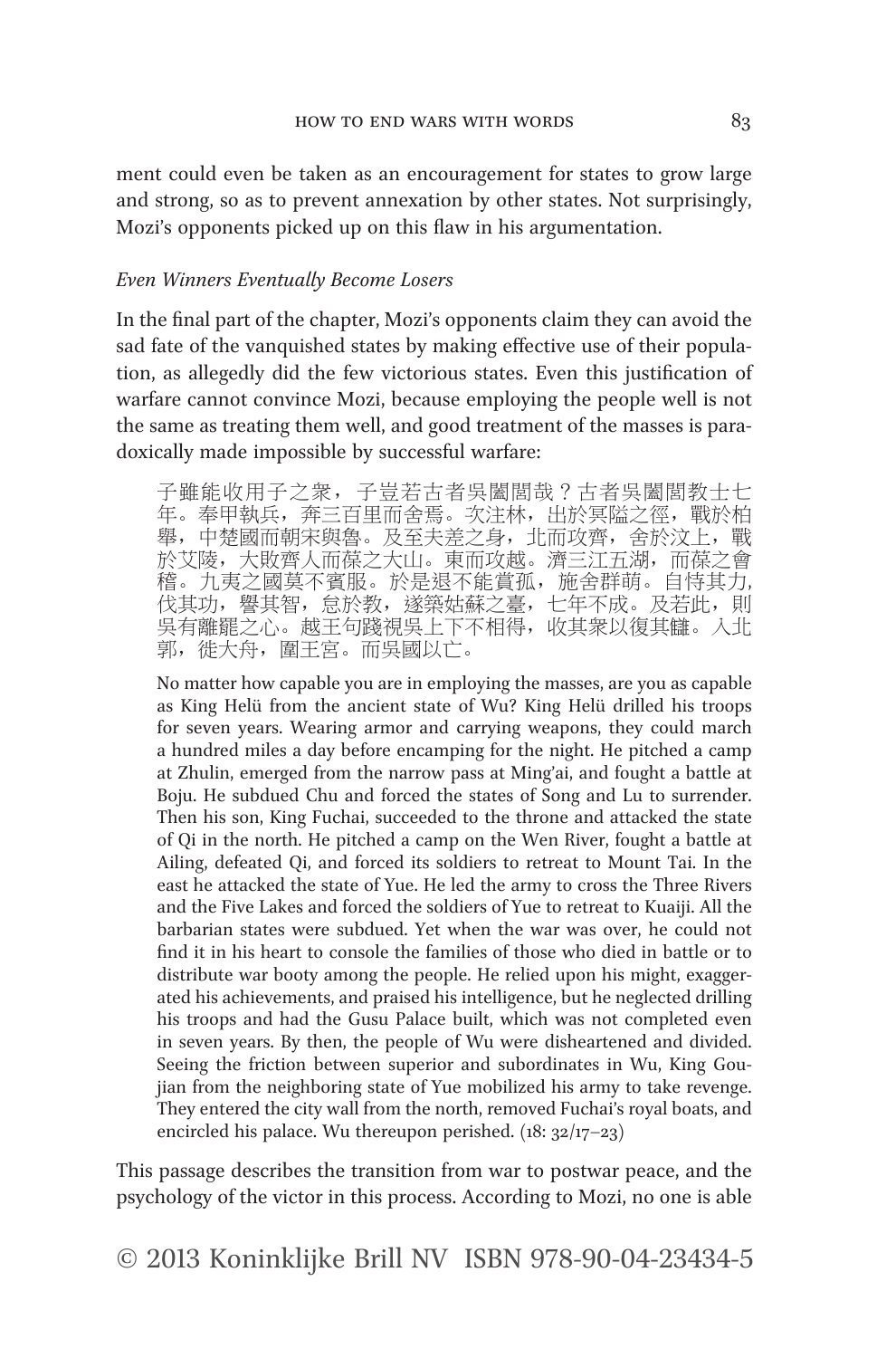#### 84 PAUL VAN ELS

to hold one's own when faced with the seductions of success. Rulers may start out with the best intentions, but constant victories inevitably make them fall victim to arrogance and greed, because power corrupts and more power corrupts even more. For instance, the victorious ruler would not want to manage his enlarged realm from a humble abode but would desire an impressive palace that matches his newly acquired status. This only widens the distance between ruler and masses, if only because the latter are forced to slave at constructing the new palace.

In sum, according to Mozi's economic argument, the negative payoff of military aggression will necessarily be larger than the positive payoff. The costs of a military offensive are high and the gains few, the chances of losing are many and the chances of winning few, and even the most victorious states eventually collapse. He therefore maintains that policy makers who against all odds decide to go to war render a disservice to the state. As it turns out, Mozi and his opponents in this chapter argue from fundamentally diffferent views on governance. His opponents believe that people serve the ruler, while Mozi holds the opposite stance. Where his opponents propose making efffective use of the population for their own benefit, Mozi wants them to distribute war booty among the people as a means to win their hearts and minds and thereby strengthen the state. But what ruler who attacks other states out of greed would be inclined to do so?

#### *The Religious Argument*

The third of the three "Fei gong" chapters, *Mozi* 19, is a lengthy essay in which Mozi again argues with opponents. These opponents are probably comparable to the ones in the preceding chapter, but in chapter 19 they are more verbosely referred to as "rulers who delight in military aggression and put a pleasing façade upon their bellicose rhetoric so as to criticize our Master Mozi" 好攻伐之君, 又飾其說以非子墨子 (19: 34/16). This explicit description suggests that the antiwar rhetoric by Mozi and his followers had gained a firm foothold and attracted the attention of the ruling classes. As a result, the tone of the debate between Mozi and opponents is fierce. The chapter opens with Mozi's suggestion that his opponents are utterly stupid:

今天下之所譽善者,其說將何哉?爲其上中天之利,而中中鬼之 利,而下中人之利,故譽之與?意亡非爲其上中天之利,而中中鬼 之利,而下中人之利,故譽之與?雖使下之愚人,必曰將爲其上中 天之利,而中中鬼之利,而下中人之利,故譽之。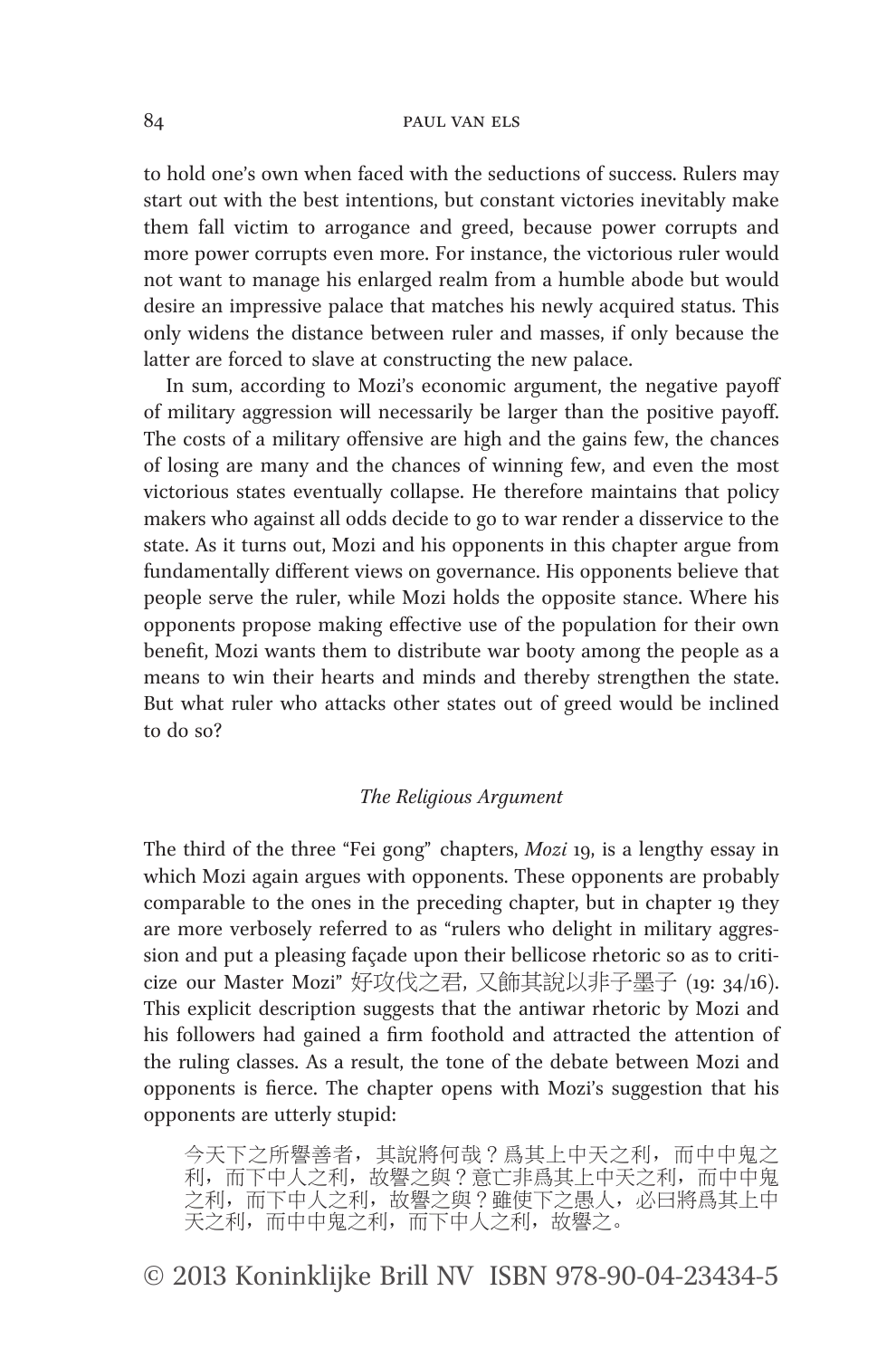When the people in the world praise something as good, what is their reason? Do they praise it because it benefits Heaven on high, the spirits in the middle realm, and the people below? Or do they praise it because it does not benefit Heaven on high, the spirits in the middle realm, and the people below? Even the lowest fool still understands that they praise it because it benefits Heaven on high, the spirits in the middle realm, and the people below.  $(19: 33/12-15)$ 

Those who fail to understand that military aggression harms the interests of Heaven, spirits, and people, Mozi insinuates, surpass even the lowest fool in stupidity. This is the first time in the "Fei gong" triplet that the Heaven-spirits-people trinity is mentioned.<sup>16</sup> How does this trinity work? Taylor explains that in Mozi's view "Heaven is an active force; it is capable of intervening in the world for the promulgation of its ways. Such intervention takes the form of rewards and punishments . Those who abide by the ways of Heaven are rewarded, and, in turn, those who reject Heaven suffer punishment."<sup>17</sup> In carrying out its retributive powers, Heaven is assisted by spirits, who serve as intermediaries between Heaven on high and the people on earth. We will see examples of how this works in the course of this section. For now, suffice it to say that given the crucial role of Heaven and the spirits in this chapter's line of argumentation, I refer to it as the religious argument.

Having pointed out the stupidity of his opponents, Mozi continues by saying that the ancient sage-kings abided by the ways of Heaven. In his version of the past, the sages ruled humanely and did not engage in unprovoked military aggression:

是故古之知者之爲天下度也,必順慮其義,而後爲之行。是以動則 不疑,速通成得其所欲,而順天鬼百姓之利。則知者之道也!是故 古之仁人有天下者,必反大國之說。一天下之和,總四海之內。焉 率天下之百姓,以農臣事上帝山川鬼神。利人多,功故又大。是以 天賞之,鬼富之,人譽之。使貴爲天子,富有天下。名參乎天地, 至今不廢。此則知者之道也,先王之所以有天下者也。

Therefore, the wise men in ancient times, when outlining a policy for the world, carefully contemplated whether it was righteous, and only then would they implement it. This way, they could act with determination, meet the needs of people far away and nearby, and bring benefit to Heaven, the spirits, and the people. Such is the way of the wise! Hence, the humane men who long ago possessed the world resolutely rejected any rhetoric of expanding the realm. Instead, they united the world in harmony, and they brought together

<sup>16</sup> The trinity does occur in other Core Chapters, such as *Mozi* 10, 26, 27, and 28.

<sup>17</sup> Taylor, "Religion and Utilitarianism," 340.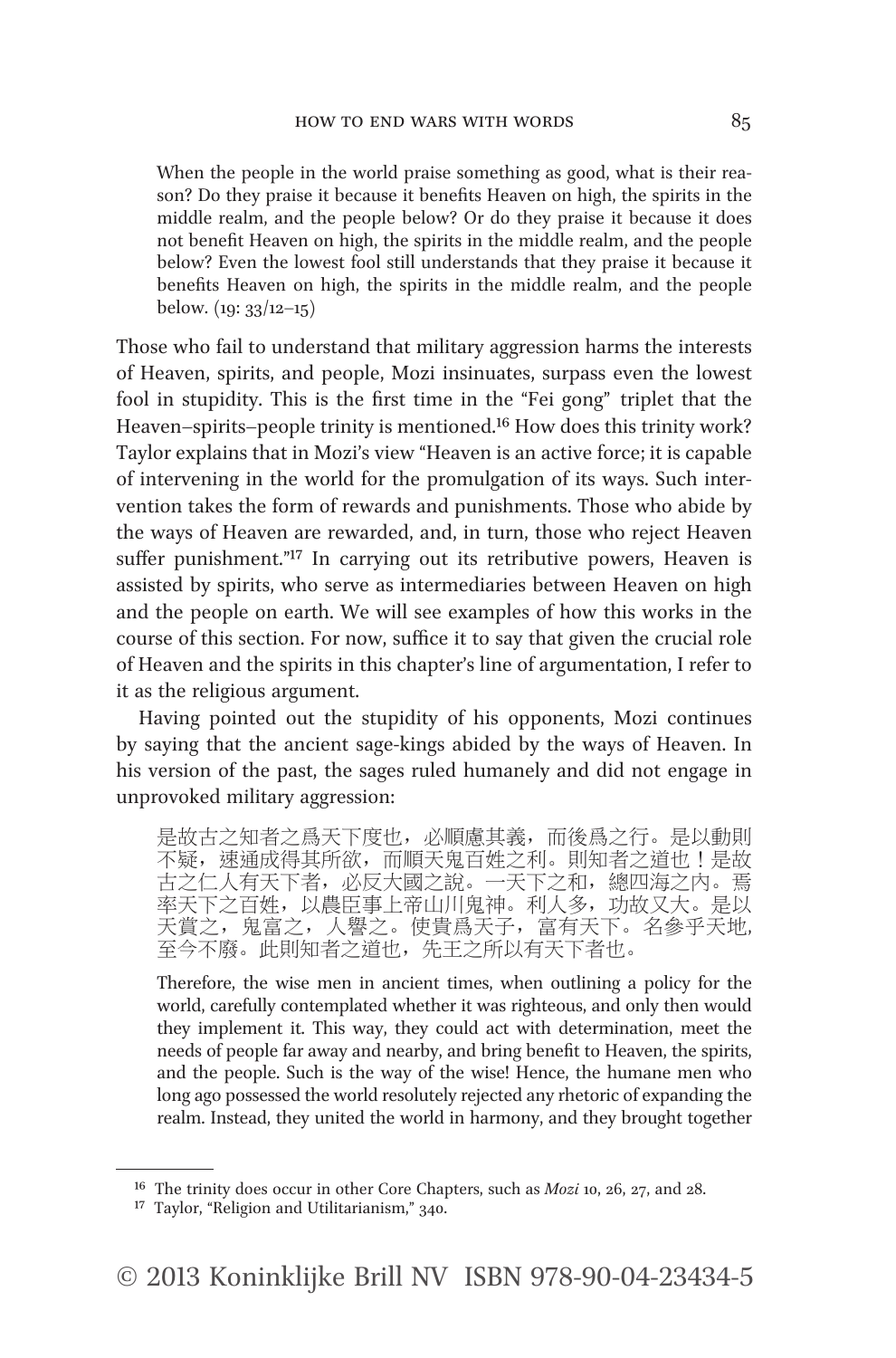#### 86 PAUL VAN ELS

all within the four seas. They led the people in serving and honoring the Lord on high and the spirits and ghosts of mountains and rivers. The more benefit they brought to the people, the greater their achievements. Heaven therefore rewarded them, the spirits enriched them, and the people praised them. They were honored with the rank of Son of Heaven, and all the worldly wealth fell to them. They shared the same reputation as Heaven and Earth and are remembered to this day. Such is the way of the ancient wise and the reason why the early kings held possession of the whole world.  $(19: 33/17-21)$ 

The degenerate rulers of Mozi's own time are in no way comparable to the sages:

今王公大人、天下之諸侯則不然!將必皆差論其爪牙之士,比列其 舟車之卒伍,於此爲堅甲利兵,以往攻伐無罪之國。入其國家邊 境, 芟刈其禾稼, 斬其樹木, 墮其城郭, 以湮其溝池, 攘殺其牲 牷,燔潰其祖廟,勁殺其萬民,覆其老弱,遷其重器。卒進而柱乎 鬥,曰:「死命爲上。多殺次之。身傷者爲下。又況失列北橈乎 哉,罪死無赦!」以譂其衆。

How diffferent are the kings, nobles, and dignitaries, all the feudal lords of today! They dispatch their best soldiers, arrange their boats and chariot forces, and equip them with strong armor and sharp weapons to attack innocent states. They cross the borders of those states, cutting down grain fields, felling trees and woods, tearing down city walls, filling up ditches and ponds, slaughtering cattle, setting ablaze the ancestral temples, massacring the people, exterminating the aged and the weak, and carrying off treasures and valuables. They force their soldiers to move forward and fight by saying: "Bravest are those who are killed in action. Next are those who kill many enemy combatants. Lowest are those who are wounded in battle. And whoever leaves the ranks and flees will be executed without mercy!" So their soldiers are kept in fear.  $(19: 33/23-27)$ 

Mozi makes it perfectly clear that whoever indulges in attack and annexation will never be revered as a sage-king. But his opponents deliver a clever rejoinder. They acknowledge the existence of ancient sages and even name three examples: Yu 禹, founder of the Xia dynasty; Tang 湯, founder of the Shang dynasty; and King Wu  $\mathbb{R}$ . founder of the Zhou dynasty. They then cleverly observe that these distinguished kings, held in esteem by Mozi too, founded their dynasties by attacking and ousting the last rulers of the preceding dynasties. So why are these three heads of state, in spite of their military offensives, still revered as sage-kings? In what appears to be an irritated tone, Mozi replies:

子未察吾言之類,未明其故者也。彼非所謂攻,所謂誅也。

You have not examined the nuances of my theories nor grasped the underlying reasoning. What these three kings did is not called "to attack" but "to punish." (19: 34/18)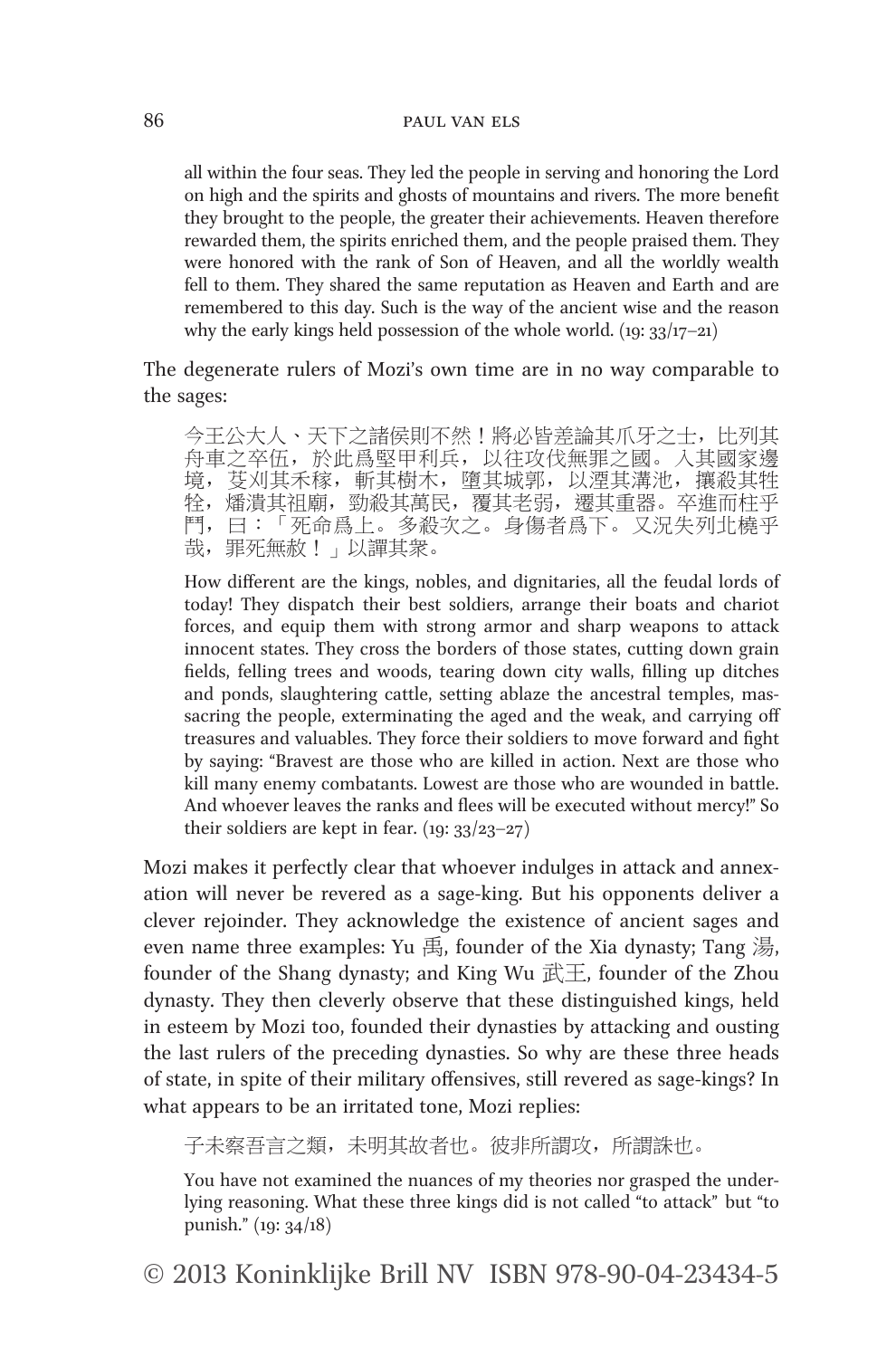Mozi apparently distinguishes between "to attack" (*gong* 攻) and "to punish" (*zhu* 誅). The former stands for assaults on innocent states, which Heaven condemns; the latter, for punitive action against guilty states, which Heaven conditionally supports, as we shall see.

Although Mozi criticizes his opponents for failing to understand the distinction between "offensive warfare" and "punitive warfare," in all fairness he has not been clear about it. The distinction may have been explained in his oral teachings, but the written records of these teachings bear no witness to the fact. In the received *Mozi*, the usage of both terms is unclear. The term "to attack" (*gong*  $\overleftrightarrow{\mathcal{Y}}$ ) is used in various ways, but its precise meaning is not always clear. For instance, as I mentioned earlier, *Mozi* 17 condemns the practice of states attacking other states, but it does not explicitly distinguish between different possible motives for an attack, leaving it up to the reader to figure out that unprovoked assaults motivated by greed are meant here. The term "to punish" (*zhu* 誅) is not used in any of the three "Fei gong" chapters until Mozi introduces it here. For instance, when Mozi notes that authorities *punish* fruit thieves (*Mozi* 17 ), he uses the word  $fa \Xi$ , not *zhu* 誅. In fact, the latter word does not occur very often in the *Mozi*, and when it does, it often simply means "to punish" without any reference to warfare.<sup>18</sup> Notably, although Mozi blames his opponents for not grasping the difference between "offensive warfare" and "punitive warfare," he himself does not systematically observe the distinction. For instance, *Mozi* 49 encourages the practice of "attacking an unrighteous state" 攻不義之國 (49: 113/27). Since this attack appears to serve as a punishment for that state's unrighteous behavior, by Mozi's own terminology the term "to punish" would have been preferred here. In another example, *Mozi* 31 states that the exemplary ruler King Wu "attacked the Shang dynasty to punish the tyrannical ruler Zhou" 攻殷 誅紂 (31: 52/23). Here the terms "to attack" and "to punish" are compatible, not contrastive. Hence, Mozi's criticism of his opponents may not be entirely fair if he does not use the two terms consistently in his own teachings.19

<sup>&</sup>lt;sup>18</sup> The term "to punish" occurs several times in compounds such as "punishments and penalties" (*zhu fa* 誅罰) or in phrases such as "punishments by ghosts and spirits" (*gui shen zhi zhu* 鬼神之誅). In fact, the only time when it has a clear military connotation is in the phrase "outward punishing" (*chu zhu* 出誅, i.e. punishing other states), which is contrasted to "inward defending" (*nei shou* 内守, i.e. defending the homeland) in *Mozi* 9 and 12.

<sup>19</sup> It may be the case, as Hui-chieh Loy (personal communication) suggests, that passages in which the two terms are compatible date from a period when the Mohists had not yet settled on "to attack" and "to punish" as technical terms with clearly demarcated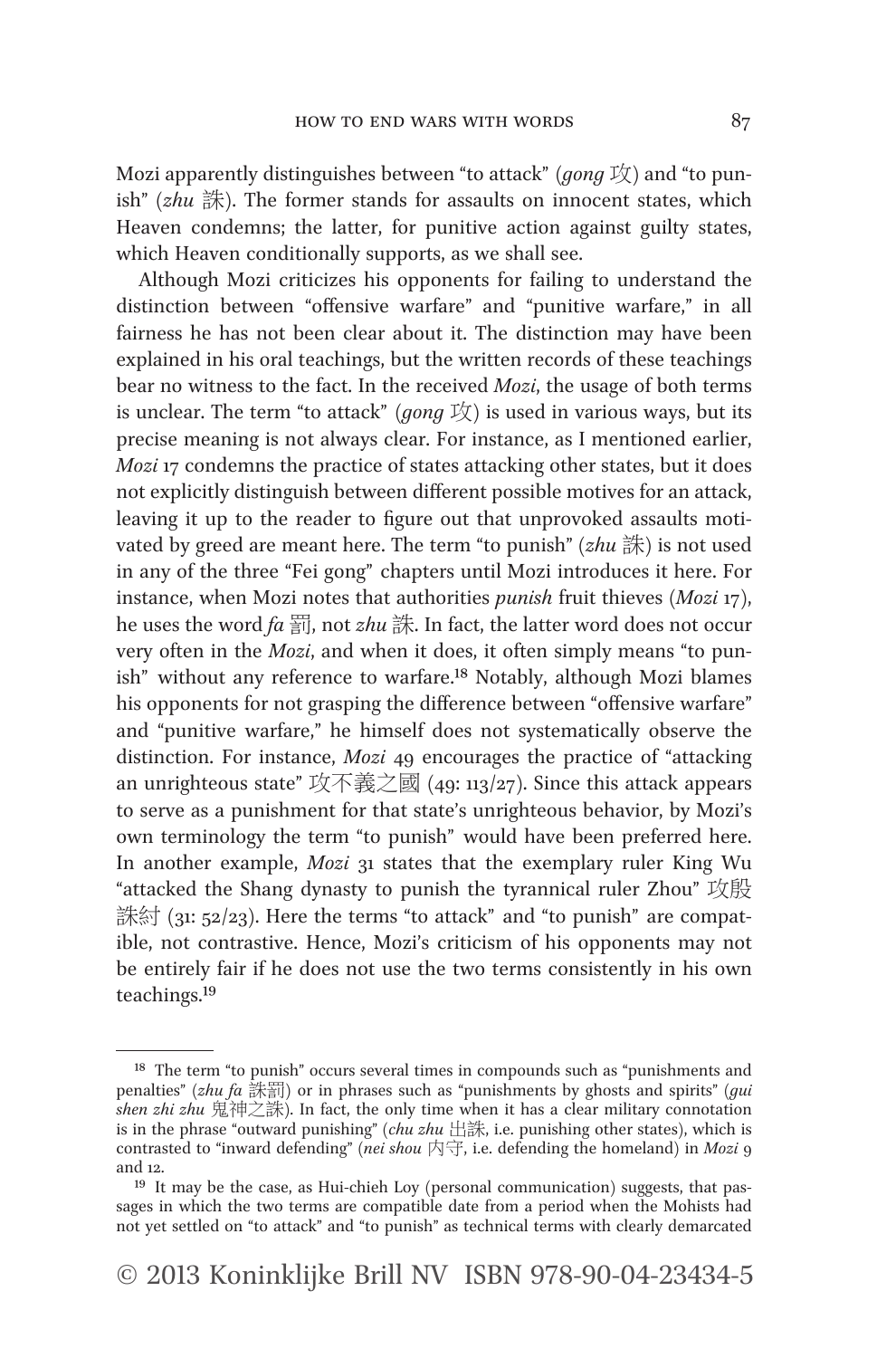The distinction that Mozi draws between "offensive warfare" and "punitive warfare" derives from a worldview that he shares with his contemporaries, in which dynasties rule by virtue of the Mandate of Heaven (*tian ming*  $\overline{\uparrow}$   $\hat{\uparrow}$   $\hat{\uparrow}$ ). Once a dynasty fails to secure the well-being of the population and hence loses the right to govern, it has become "guilty" and may be replaced by a new, humane administration. According to this widespread belief, the Xia, Shang, and Zhou dynasties were founded in this way, after the alleged moral bankruptcy of the preceding dynasties. What are the signs of moral bankruptcy? Mozi paints a clear picture. Take his description of the dawn of the Shang dynasty, when the exemplary King Tang dethrones the tyrant Jie:

逮至乎夏王桀,天有誥命。日月不時,寒暑雜至,五穀焦死,鬼呼 於國, 鶴鳴十夕餘。天乃命湯於鑣宮, 用受夏之大命... 湯焉敢奉 率其衆,是以鄉有夏之境,帝乃使陰暴毀有夏之城。少少有神來告 曰:「夏德大亂,往攻之,予必使汝大堪之,予既受命於天。」 天 命融隆火,于夏之城閒西北之隅,湯奉桀衆以克有夏,屬諸侯於 薄, 薦章天命, 通干四方, 而天下諸侯莫敢不賓服。則此湯之所以 誅桀也。

In the case of King Jie of the Xia dynasty, Heaven sent down its direst command. Sun and moon failed to appear at the proper time, winter and summer came in confusion, all grains seared and died, ghosts wailed throughout the land, and cranes shrieked for more than ten nights. Heaven then commissioned Tang in the Biao palace to receive the Grand Mandate that had been given to the Xia. . . . Only then did Tang dare to lead his troops to enter the borders of the Xia realm, while a deity destroyed the fortifications of the Xia with immeasurable force. Soon afterward, a spirit appeared and reported to Tang: "The Xia are in grave moral decay. Go and attack them. I will make sure that you win, for I have my orders from Heaven!" Heaven then ordered Zhurong to send down fire on the northwestern corner of the capital city of the Xia, so that Tang, who had received the defecting multitudes of the tyrant Jie, could defeat the Xia. Tang then summoned all the nobles to Bo and made clear to them the Mandate of Heaven, sending word of it to all quarters of the world, and none of the feudal lords in the world failed to do obeisance to him. This is how the sage-king Tang punished the tyrant Jie.  $(19: 34/23-35/1)^{20}$ 

meanings. In that case, the contrastive use of "to attack" versus "to punish" in this chapter may well be prescriptive (i.e., enjoining people to use the terms in this new way) rather than straightforwardly following the conventional meaning.

<sup>20</sup> The Chinese text of this passage is corrupt. It includes, for instance, a duplication of some phrases. My translation follows most of Sun Yirang's suggestions.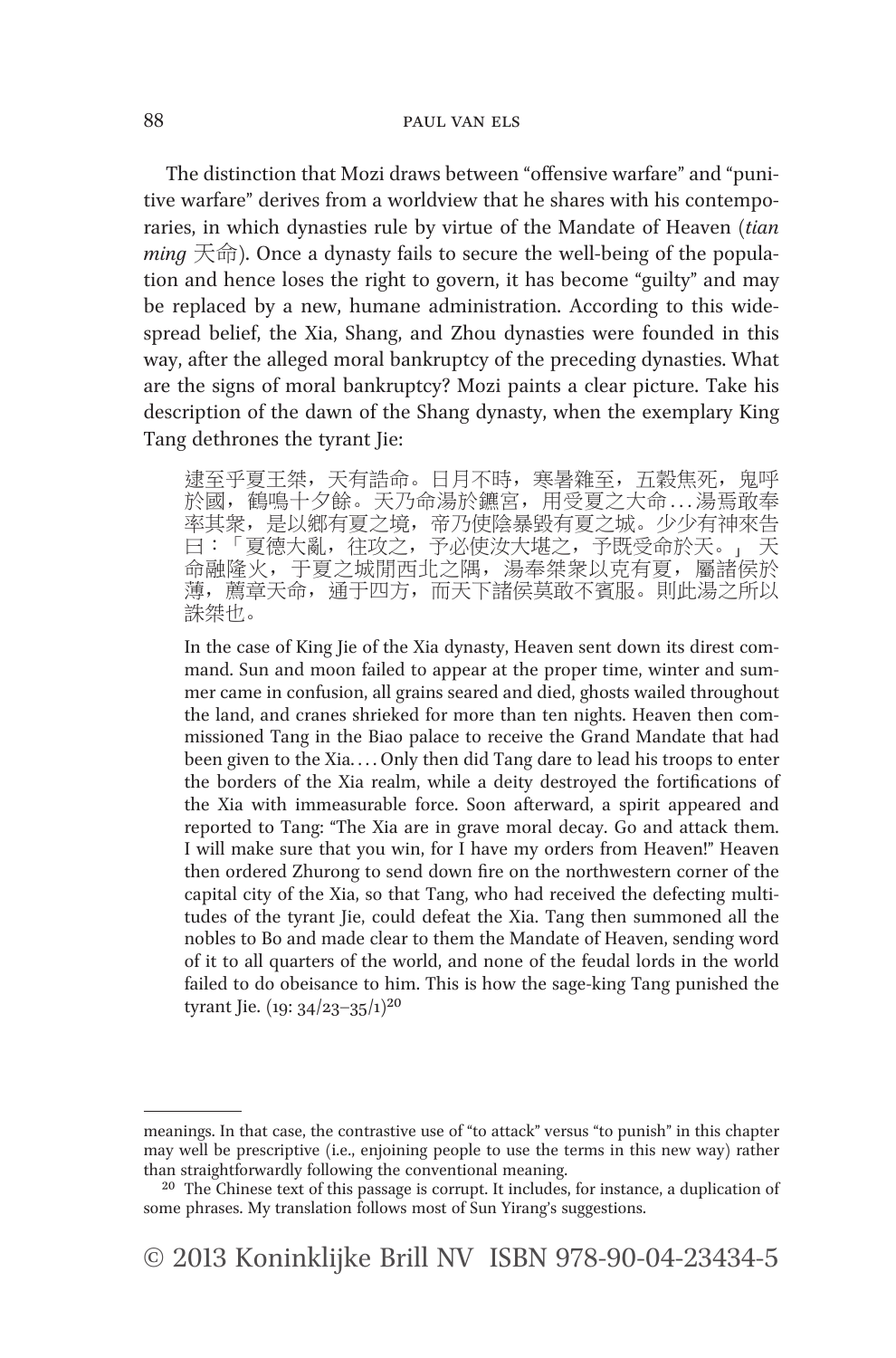In Mozi's account of how the sage-kings rose to power, Heaven steers the course of events. It assists soon-to-be kings in ousting tyrants who besmirched its Mandate. In the Mohist worldview, rulers must follow Heaven's orders, for Heaven always commands what is beneficial to the world.<sup>21</sup> The people in the world are the primary concern for Heaven, which encompasses all people irrespective of their origin and cares for them without distinction or discrimination.<sup>22</sup> This idea is made explicit in the third of the "Fei gong" chapters, *Mozi* 19, which uses terms such as "Heaven's men" (*tian zhi ren* 天之人 ) and "Heaven's subjects" (*tian min*  $\overline{\mathcal{F}}(\overline{\mathbb{R}})$ . This terminology, which places the ownership of people with Heaven and not with individual rulers, enables Mozi to highlight the paradoxical nature of warfare.

夫取天之人,以攻天之邑,此刺殺天民,剝振神之位,傾覆社 稷,攘殺其犧牲,則此上不中天之利矣!

Now, if you deploy Heaven's men to attack Heaven's towns, thereby massacring Heaven's subjects, driving out the spirits of their ancestors, overthrowing their altars of the soil and grain, and slaughtering their sacrificial animals, you bring no benefit to Heaven on high!  $(19: 33/28-29)$ 

If all the people in the world belong to Heaven, as Mozi claims, then war implies that one group of Heaven's subjects (the inhabitants of one state) attacks another group of Heaven's subjects (the inhabitants of another state). Whichever state wins, Heaven always loses due to the casualties on both sides. Therefore, in Mozi's view, Heaven would always reject "offensive warfare" and approve of "punitive warfare" only in exceptional cases, when all other options would cause even more suffering (e.g., when a tyrant causes starvation and death among the people).

Mozi's religious argument introduces Heaven as an objective standard, a universal guideline for moral conduct. High above the world, literally and figuratively, Heaven is in a position to decide whether or not an attack is morally justified, or even mandatory. In a time when numerous states competed with one another and each state claimed to be in the right, an objective standard was no luxury. The absence of an objective standard

<sup>21</sup>The issue of whether or not Mozi subscribes to a divine-command theory has led to heated debate among a number of scholars (e.g., Ahern, Vorenkamp, Soles, Duda). See Duda, "Reconsidering Mo Tzu on the Foundations of Morality."

<sup>22</sup> This aspect of Heaven is mentioned in several places in the received *Mozi*, most notably in the "Intention of Heaven" triplet, where we read that "since it accepts food from all people without discrimination, it must care for all people without discrimination" 苟兼 而食焉,必兼而愛之 (28: 48/6-7).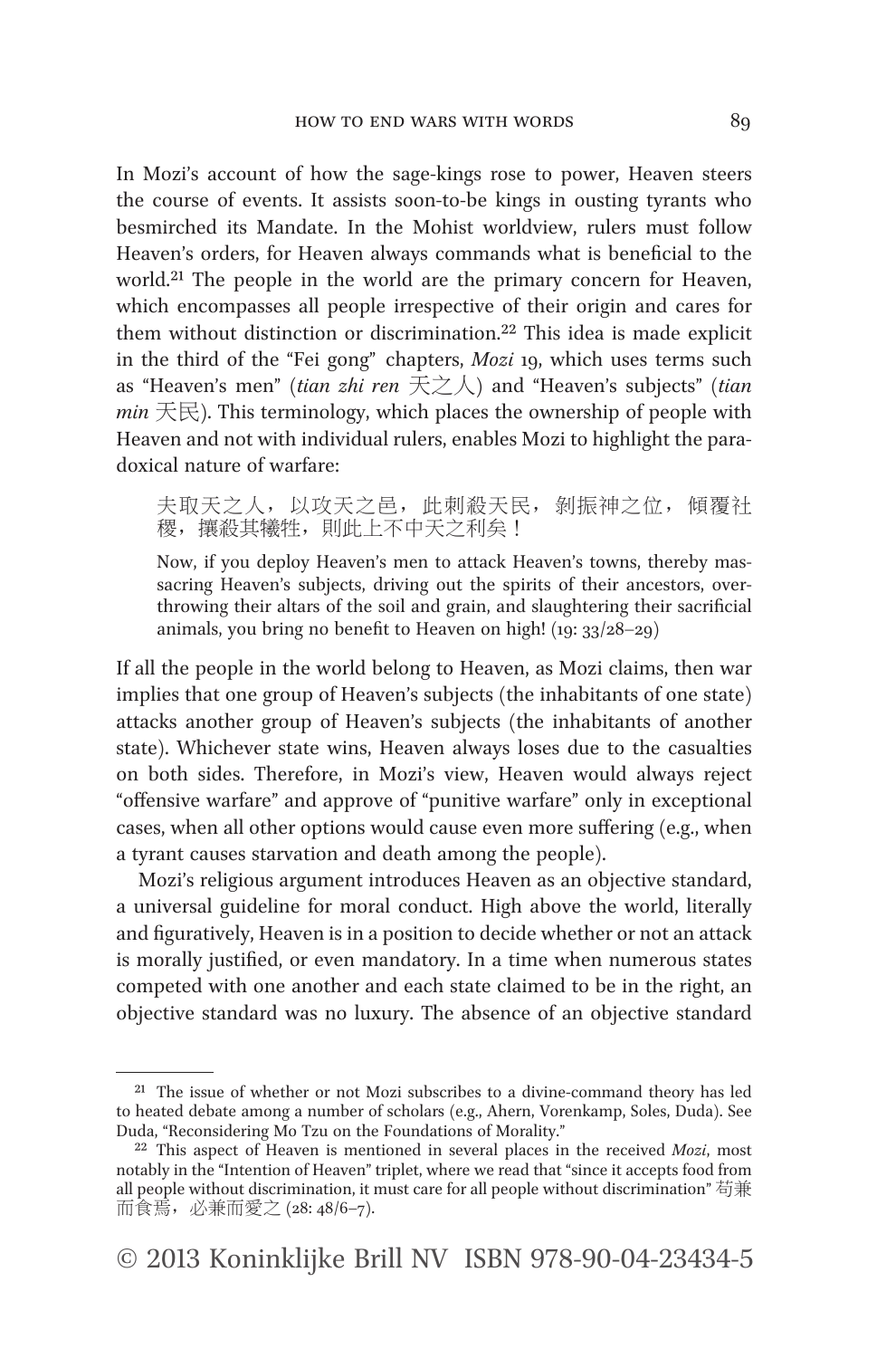explains the application of double standards, of which Mozi accuses "the gentlemen of the world" in *Mozi* 17. To put it differently, Heaven is the impartial arbiter that Mozi was looking for in that chapter.23 In a conflict between two states, Heaven decides which of the antagonists is in the right and punishes the one who has done wrong. When a ruler reigns as a tyrant, Heaven wreaks havoc in his state as a sign that he has lost the Mandate . Simultaneously, Heaven indicates to a humane leader that he is chosen to overthrow the tyrant, for the Mandate has been transferred to him. Rulers who wish to attack and annex other states had better ascertain whether they have received Heaven's support. If no unequivocal signs of approval have occurred, their attack lacks legitimacy. They may initially achieve successes, but eventually they will fail, as the example of Fuchai in the preceding chapter shows.

The religious argument may be Mozi's ultimate line of argumentation against military aggression, for it is based, not just on the public's sense of justice (*Mozi* 17) or on a solid cost-benefit analysis (*Mozi* 18), but on the will of the almighty Heaven. Whoever disagrees with Mozi and continues to proceed with unprovoked military offensives acts in opposition to Heaven and will receive due punishment. The argument nonetheless leaves many questions unanswered, especially with regard to Heaven's intervention in the human world: How many signs should Heaven send down to signal the loss of the Mandate? What would these signs look like? How can rulers be prevented from inventing signs or claiming ordinary natural phenomena as special signs from Heaven? This issue appears to be a major loophole in Mozi's argumentation. As Benjamin Wong and Hui-chieh Loy point out, any ambitious ruler can claim that "spirits have visited him" and furthermore "contrive things so as to give the appearance that Heaven is on his side, and thus claim an even closer alignment between his actions and those of the sage-kings."<sup>24</sup> Since so much depends on subjective interpretation, does the religious argument offer a way to determine objectively whether or not the actions of a ruler are just, and whether or not his military offensive is justified?

It appears that, contrary to what Mozi suggests, there is no objective standard when Heaven's signs have to be subjectively interpreted by man.25 Mozi may have been aware of this, judging by the extraordinary

<sup>23</sup> This is further proof that *Mozi* 17 predates *Mozi* 19 (see above), as the reverse order would make little sense.

<sup>24</sup> B. Wong and Loy, "War and Ghosts in Mozi's Political Philosophy," 347.

<sup>25</sup> See also Nicolas Standaert's essay in this volume.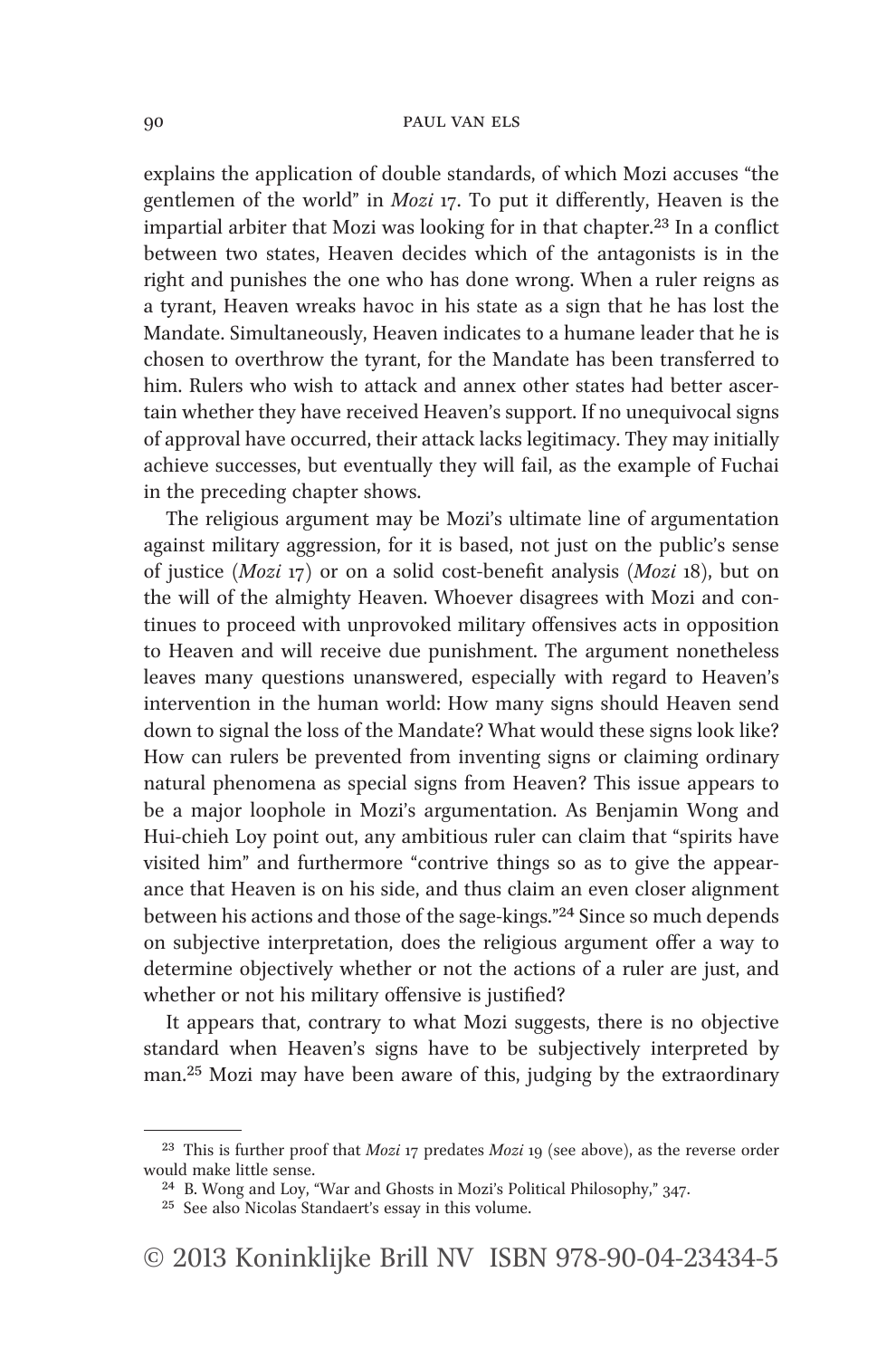historical examples he gives in which it is absolutely clear that warfare was necessary. His descriptions of the founding of the Xia, Shang, and Zhou dynasties are unique. No other text is known to contain descriptions of such dramatic intensity. While the stories may have been taken at face value in those days, it appears that Mozi embroidered them with shocking elements (crying ghosts, shrieking birds, natural disasters, etc.) to make it virtually impossible for contemporary rulers to claim a similar situation. Hence, his religious argument is perhaps best seen as an "impossible test" that puts the bar for permissible wars unfeasibly high.26 If the contemporary situation in a state is not as deplorable as in Mozi's stories, Heaven obviously has not issued clearly identifiable signs that would justify the invasion and annexation of that state. Whoever does launch an attack without these signs (i.e., without the Mandate of Heaven) acts in opposition to Heaven and is doomed to fail. The religious argument, then, ultimately depends on a belief in Heaven and spirits and on a belief in Mozi's version of history. But what can Mozi do if bellicose rulers remain undaunted by his warnings?

# *The Dialogues*

The three Core Chapters under discussion may be seen as the theoretical foundation of Mozi's military views. Elsewhere in the received *Mozi*, we are shown how the different arguments were used in practice—if the recorded anecdotes are historically accurate. These anecdotes occur in the so-called Dialogues (*Mozi* 46–49/50), which are filled with short conversations between Mozi and various followers and opponents . Several conversations appear to draw from or build on the arguments proposed in the "Fei gong" triplet. Most of these conversations are between Mozi and Lord Wen of Luyang 魯陽文君 .

One passage, *Mozi* 49: 112/20–22 , is essentially a summary of the moral argument. In words similar to those in *Mozi* 17 , Mozi tells Lord Wen that "the gentlemen of our times" 世俗之君子 understand small wrongdoings (crime) but fail to understand mistakes of greater magnitude (war). Another passage, *Mozi* 46: 103/5–9, is reminiscent of the economic argument: here Mozi compares a ruler who has all the fertile lands he needs but still desires some remote areas of a neighboring state to a man who

<sup>&</sup>lt;sup>26</sup> I thank Michael Nylan (personal communication) for suggesting the term "impossible test."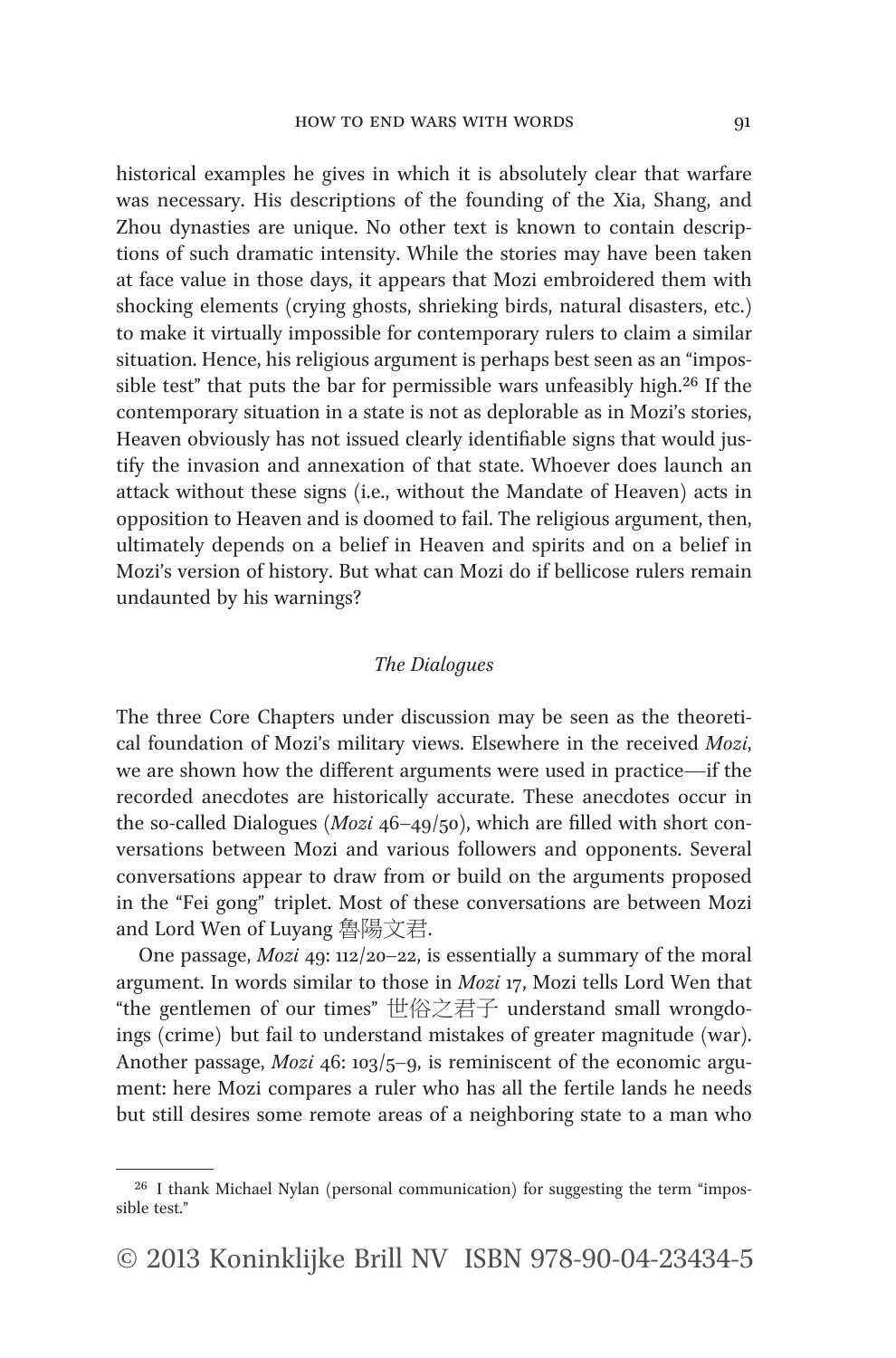cannot finish all the delicacies his chef prepares but still craves the cake of his neighbor. This comparison convinces Lord Wen into admitting that both are cases of "kleptomania" (*qie ji* 竊疾). Another passage, in chapter 46, likewise invokes the economic argument, when Mozi (perhaps somewhat facetiously) compares the extravagant waste of resources in warfare to a little boy playing horse:

子墨子謂魯陽文君曰:「大國之攻小國,譬猶童子之為馬也。童子 之為馬,足用而勞。今大國之攻小國也,攻者農夫不得耕,婦人 不得織,以守為事。攻人者,亦農夫不得耕,婦人不得織,以攻為 事。故大國之攻小國也,譬猶童子之為馬也。」

Our Master Mozi told Lord Wen of Luyang: "When a large state attacks a small state, this can be compared to a little boy playing horse. When a little boy plays horse, he exhausts himself by constantly running on his own legs. Now, when a large state attacks a smaller one, in the small state under attack, farmers do not get a chance to plow and their wives do not get a chance to weave, because they are too occupied defending the state. Moreover, in the state that initiated the attack, farmers also do not get a chance to plow and their wives also do not get a chance to weave, because they are too occupied attacking the other state. That is how large states attacking smaller states can be compared to a small boy playing horse."  $(46: 101/26-28)$ 

The impact of war on the lives of the common people is also part of the economic argument in *Mozi* 18 , where Mozi emphasizes that no season is good for warfare (winter is too cold to fight, summer too hot; in spring, the people are kept from sowing, in autumn from harvesting). This chapter, *Mozi* 46, expands the economic argument by noting that battles keep the people *on both sides* of the conflict needlessly occupied.

And in yet another passage, in chapter 49, the religious argument comes up. As in *Mozi* 19 , this passage discusses unjust "attacks" (*gong* 攻) and their proper "punishment" (*zhu* 誅). And as earlier, Mozi's opponent notices a loophole in his argumentation:

魯陽文君將攻鄭。子墨子聞而止之,謂魯陽文君曰:「今使魯四境 之內,大都攻其小都,大家伐其小家,殺其人民,取其牛馬狗豕 布帛米粟貨財。則何若?」魯陽文君曰:「魯四境之內,皆寡人之 臣也, 今大都攻其小都。大家伐其小家, 奪之貨財, 則寡人必將厚罰 之。」子墨子曰:「夫天之兼有天下也,亦猶君之有四境之內也。今 舉兵將以攻鄭,天誅亓不至乎?」魯陽文君曰:「先生何止我攻鄰 也?我攻鄭,順於天之志。鄭人,三世殺其父,天加誅焉。使三 年不全,我將助天誅也。」子墨子曰:「鄭人三世殺其父,而天加 誅焉。使三年不全,天誅足矣。今又舉兵,將以攻鄭,曰「吾攻鄭 也,順於天之志」。譬有人於此,其子強粱不材,故其父笞之,其 鄰家之父, 舉木而擊之,曰「吾擊之也,順於其父之志」,則豈不 悖哉?」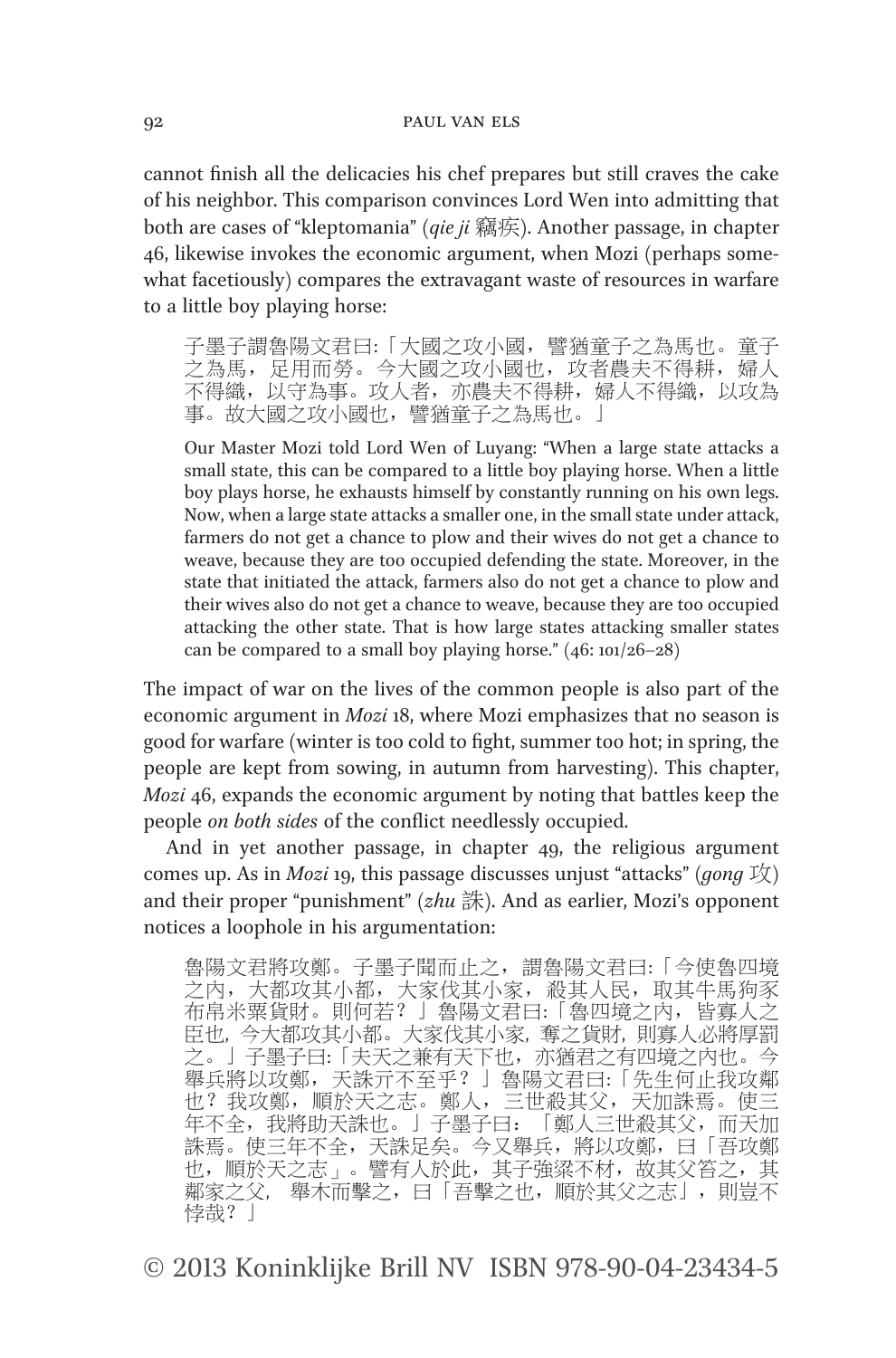Lord Wen of Luyang was about to attack Zheng. Upon hearing this, our Master Mozi stopped him, saying: "Suppose that within the four borders of your realm, the large cities attacked the smaller ones, the large families struck at the smaller ones, killing their people, stealing their livestock, their clothes, their food, and other valuables. What would you do?" Lord Wen of Luyang replied: "Within the four borders of my realm, all people are my subjects. If the large cities attacked the smaller ones, the large families struck at the smaller ones, to seize their valuables, then I would severely punish them." Our Master Mozi replied: "You see, Heaven possesses the whole world in the same way that you possess everything within the four borders of your realm. If you were to raise troops and attack Zheng, wouldn't Heaven's punishment be imminent?" Lord Wen of Luyang asked: "How can you prevent me from attacking Zheng when, by attacking Zheng, I am merely complying with the will of Heaven? For three generations, the people of Zheng have killed their father [i.e., their ruler], and Heaven extended punishment on that state. If after three years this punishment is not yet completed, I will assist in executing Heaven's punishment." Our Master Mozi replied: "Indeed, for three generations, the people of Zheng have killed their father, and Heaven extended punishment on that state. But even if after three years this punishment is not yet completed, Heaven's punishment is sufficient. If you raise troops to attack Zheng with the excuse that 'in attacking Zheng, I am merely complying with the will of Heaven,' then this can be compared to a man whose son is violent and dim-witted, so the man flogs him with a bamboo stick, whereupon their neighbor also picks up a stick to beat him, with the excuse that 'in beating him, I merely comply with the intention of his father.' Wouldn't this be perverse?" (49: 112/6–14)

This dialogue confirms the stubbornness of Mozi's opponents, who will try any flaw in his argumentation to proceed with their desired military offensive.

Whether fact or fiction, the dialogues between Mozi and Lord Wen appear to serve as test cases for the various "against military aggression" arguments. In these conversations, Mozi confirms the validity of his arguments and strengthens them by closing potential loopholes. The conversations further reinforce the arguments by adding a hint of sarcasm, humorous yet very destructive elements intended to belittle those who wage unnecessary wars. For instance, he has Lord Wen confirm that belligerent rulers are nothing but kleptomaniacs, and he claims that rulers who engage in warfare are fooling around like little boys. This rhetorical strategy apparently worked, for the text has Lord Wen exclaim: "Indeed, when I look at the matter in the light of what you have just told me, then what the world finds acceptable [i.e., attacking other states] is certainly not so!" 然,吾以子之言觀之,則天下之所謂可者,未必然也  $(49:112/18).$